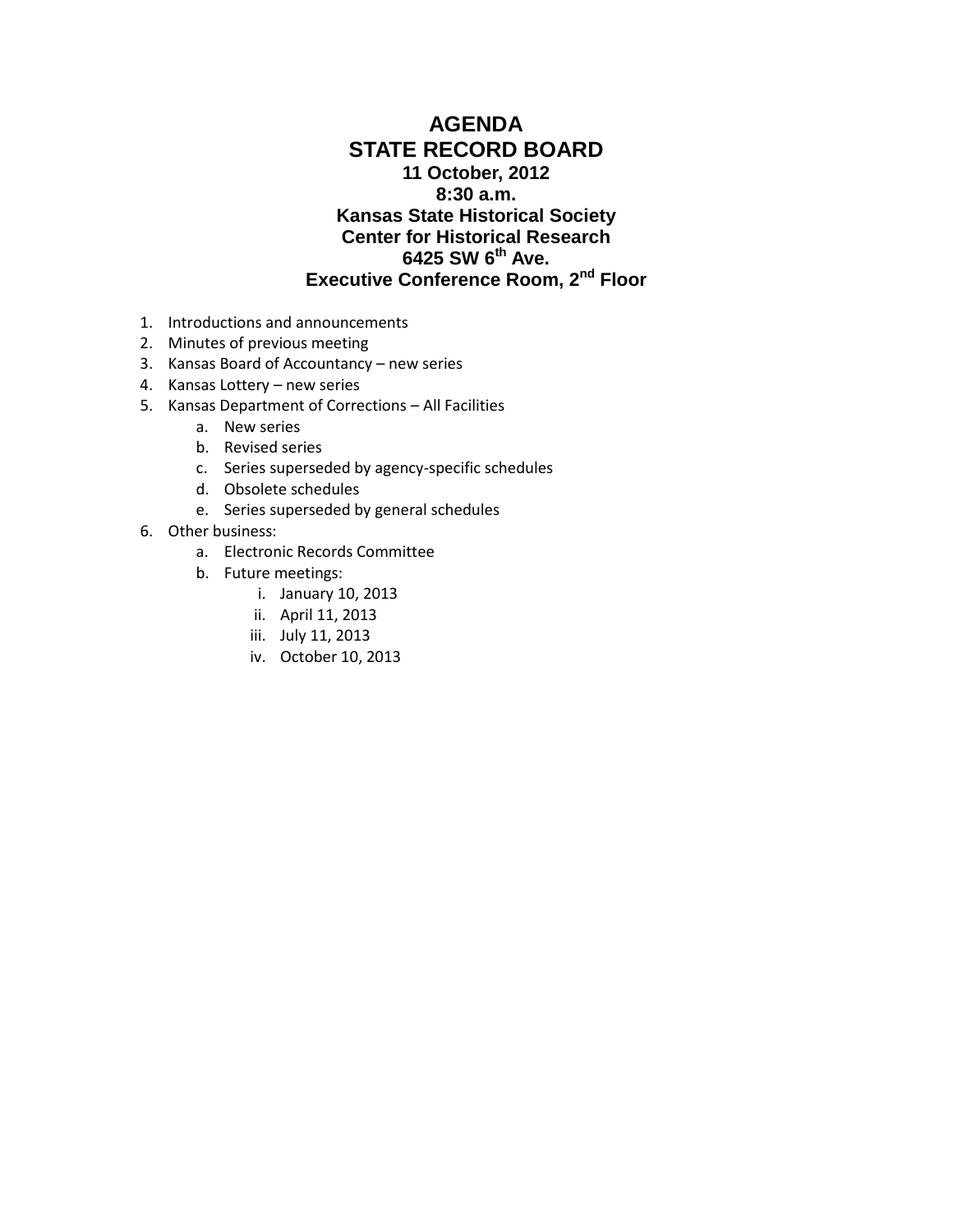### State Records Board 26 July 2012 Center for Historical Research, West Conference Room

Present:

Lisa Mendoza, chair, designee for the Attorney General Dennis Taylor, Secretary, Department of Administration Matt Veatch, State Archivist, Kansas State Historical Society Pat Michaelis, designee for the Executive Director, KSHS

#### Not present:

Bill Sowers, designee for the State Librarian

### Also present:

Susan Maxon, Kansas Department of Transportation Janet Arndt, Office of the Attorney General – Crime Victims Compensation Board Darrell Garwood, State Records Manager, KSHS Lu Ann Harris, KSHS Marcella Wiget, KSHS Martin Gengenbach, KSHS

- 1. Ms. Mendoza called the meeting to order at 8:38 a.m. Introductions were made.
- 2. *Minutes*: Ms. Maxon made a request for a minor change to the 19 April meeting minutes; Ms. Mendoza also requested a minor change. **Motion to approve:** Mr. Veatch moved approval as amended for the 19 April meeting and as written for the 19 June meeting, Ms. Michaelis seconded, unanimous approval as amended for the 19 April meeting and as written for the 19 June meeting.
- 3. *Kansas Department of Agriculture – Fertilizer and Pesticide Program*: Ms. Harris explained that there are two records series related to these investigations, those with no action (under discussion today) and those with. The no-action series, 0150-046, was originally listed to be sent to Archives and staff would like to reappraise for destruction. There are some boxes in the Archives that will be deaccessioned if this is approved. Will change word from "issued" to "confirmed" in description.

**Motion to approve:** Mr. Veatch approved, Secretary Taylor seconded, unanimous approval as revised.

## 4. *Kansas Department of Transportation*:

a) *Bureau of Local Projects*: Ms. Maxon first discussed the Bureau of Local Projects records series. Documents in this series are not those kept in the final project file permanently, but instead are considered working documentation. They may include inspections to ensure project is staying on schedule. The agency wants to keep these records through project closure in case of litigation, need for fiscal information and information that may not be needed for official correspondence, and other related reasons. Mr. Veatch noted the "vital records" remark and asked Ms. Maxon whether she has been trying to determine that information across the agency. Ms. Mendoza asked whether completion close and fiscal finalization were the same date; Ms.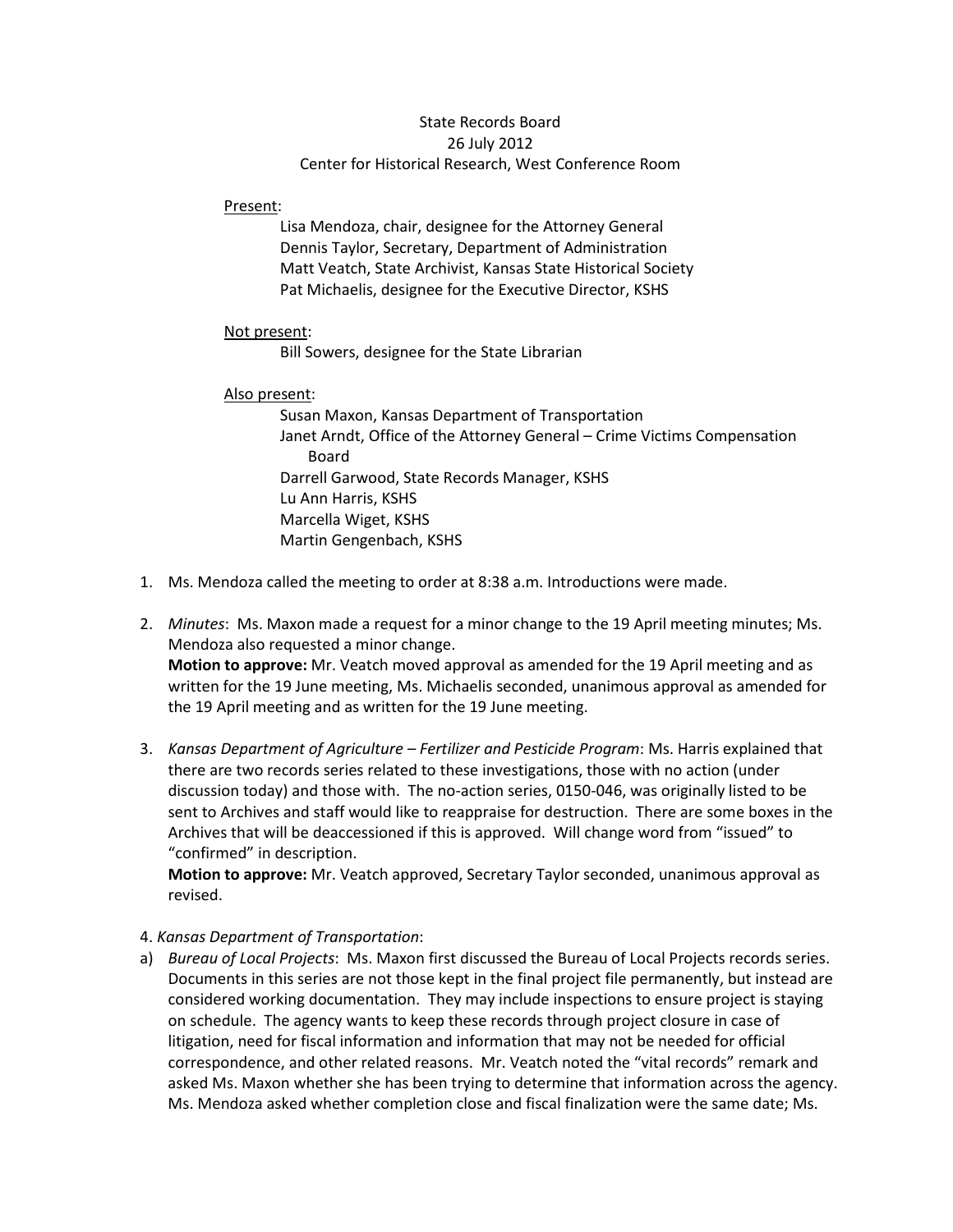Maxon explained that fiscal completion may occur years after the physical completion of the project. Ms. Maxon also explained that she's putting together a file plan for each unit in her agency and that she may therefore include more information than needed for the retention schedule creation. Secretary Taylor requested more information about potential litigation during a project, concerned that these records may need to be kept longer than the fiscal close. Ms. Maxon explained that KDOT usually expects litigation during project construction and therefore would already either have a litigation hold and/or expect the permanent project file to support the agency in its litigation. Ms. Mendoza wondered whether the working files may still be necessary for an agency to support it in litigation. Ms. Maxon discussed the notices of acceptance in which county and city officials sign off on their agreement with the department on construction projects. Secretary Taylor argued that there can be an unwilful acceptance, if there is something discovered after the notice of acceptance has been signed. Ms. Maxon suggested that the state department largely acts as a pass-through for funds and that most of the documents that could be considered litigious likely would be held in the city or county offices. Ms. Michaelis wondered whether this retention schedule should be put on held for Transportation's legal staff to look; Ms. Maxon explained that the legal staff essentially wrote this schedule and that their lawyer who mostly works with these documents has stated he has never needed to look at the working documents during a litigatory process. Mr. Veatch asked the two lawyers in the room whether a court would ever admonish an agency for having too short a retention; Secretary Taylor explained that a court would probably not substitute a judgment based upon an administrative agency's decision.

**Motion to approve:** Mr. Veatch moved approval as submitted, Secretary Taylor seconded, unanimous approval as written.

b) *Office of Civil Rights*: The Office of Civil Rights at Transportation has never thrown anything away, but now the agency is going through an office and other space consolidation process. Ms. Maxon was concerned with the contract compliance reviews particularly, as they can contain sensitive information and date back up to 30 years. When a review is done—20 to 25 a year the contractor is sending in a great deal of information about recruitment process, benefit packages, payroll documentation, and other related information that could be considered confidential. The federal government only requires that these review documents be kept for 3 fiscal years after the cut off. KDOT sends an annual summary report on each of the reviews to the U.S. Department of Transportation, and Transportation chooses to keep that report in Word so they can refer back to it. Ms. Michaelis wondered whether the reports should be kept permanently for historical purposes; Ms. Maxon explained that the federal agency keep these reports for that reason and do not require the states keep these reports. Mr. Veatch moved on to the Inactive (Dead) DBE files, noting that this records series seems to include a great deal of sensitive information. He wondered whether KSA 45-221(a)(3) should also be added to the Restrictions, as well as a KSA 45-221(a)(30) restriction for both this series and the OJT records. Ms. Mendoza questioned whether noting a restriction based upon a taxpayer's statute should also be added. Ms. Maxon explained that oftentimes in the OJT programs will provide information about individuals' financials; Ms. Mendoza suggested using KSA 45-221(a)(30) instead. Will strike out "in Word" in Contract Compliance Reviews and add to Comments that summary reports are maintained permanently at the federal level.

**Motion to approve:** Ms. Michaelis moved approval as amended, Mr. Veatch seconded; the DBE series is approved with the understanding that it will come back in October for revision to include that taxpayer's confidentiality statute. Unanimous approval as amended.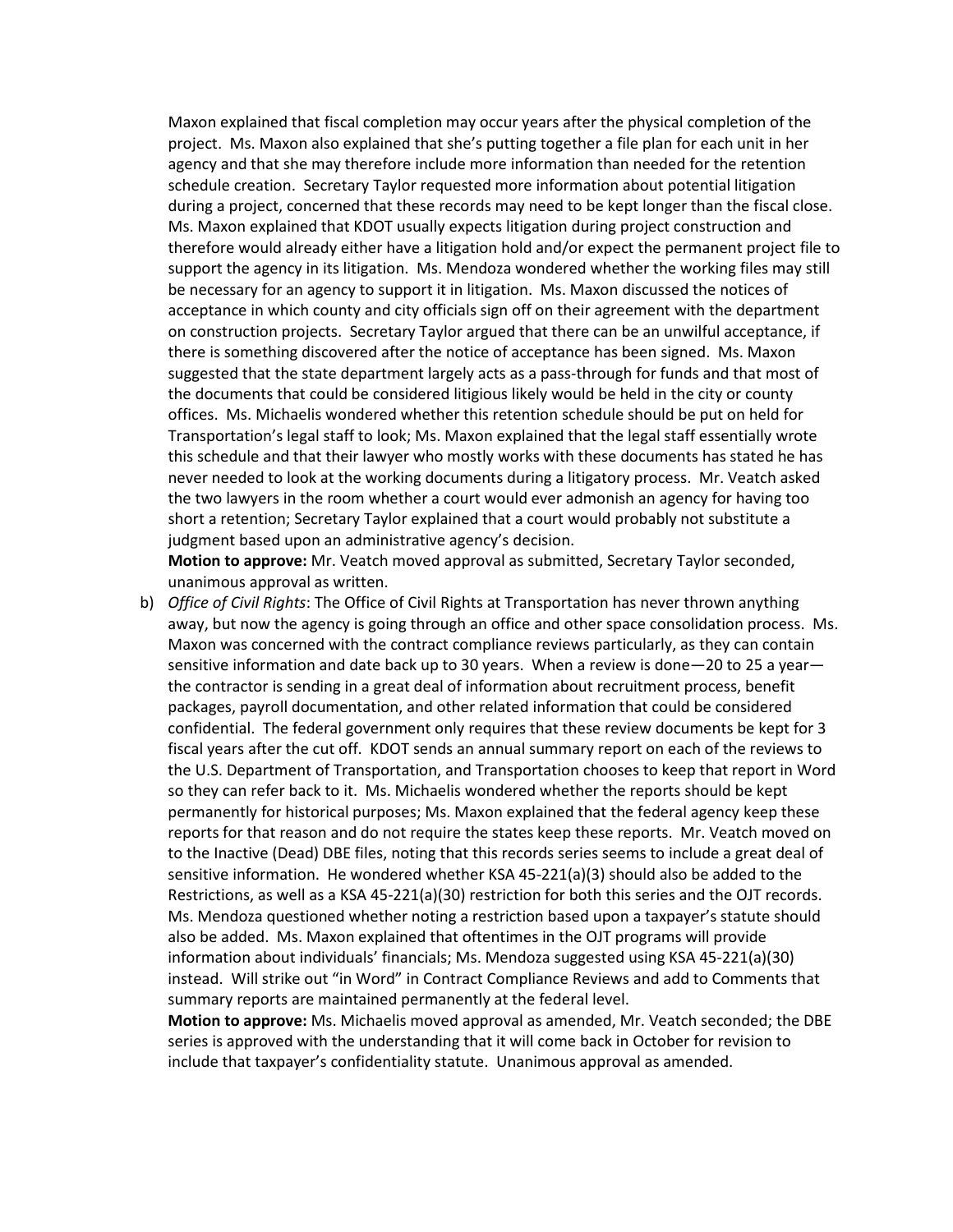5. *Kansas Department of Corrections – All Facilities*: Records management staff at KSHS have talked with all the facilities' records officers and received approval from the Central Office's records officer to begin revising and updating the facilities' retention schedules. A majority of the facilities' ROs had given their approval to proceed about the schedules under discussion today; Mary Chambers also confirmed going ahead. Discussion of revised 0172-521; there are currently two versions available of this series on the public records management interface, and Ms. Wiget would prefer to go with the 2006 version, which allows for destruction rather than sending to Archives as in the previous version. Mr. Veatch would prefer that firmer language be found then "Retain until no longer useful, then destroy"; also need to change the KSA 45- 221(a)(4) restriction to KSA 45-221(a)(30). Will table this records series until that disposition can be changed.

**Motion to approve obsolete schedules:** Ms. Michaelis moved approval, Mr. Veatch seconded, unanimous approval of obsolete schedules.

**Tabled series***:* Tabled 0134-521 for discussion at a later date when it can be discussed with the facilities' in conjunction with 0515-521 and other disciplinary records.

**Motion to approve agency-superseded schedules:** Ms. Michaelis moved approval of agencysuperseded schedules minus the first one, Mr. Veatch seconded, unanimous approval for these schedules.

**Motion to approve general-schedule superseded schedules**: Mr. Veatch moved approval, Secretary Taylor seconded, unanimous approval of schedules superseded by general schedule.

6. *Attorney General – Crime Victims Compensation Board*: Jan Arndt from the Crime Victims Compensation Board explained the board's purpose, noting that individuals who go before the board usually have no other compensation available, such as for medical bills, lost wages, property damage, etc. Police officers and medical personnel, used to providing a great deal of proof, usually provide too much information. These are confidential records under statute and therefore cannot be opened.

Ms. Mendoza worked with Ms. Wiget to revise this schedule. All records referencing a claim were required to be kept for 25 years; the Board does not ask for or require many records, which are sent to them voluntarily. Ms. Michaelis asked about other records from the Board, wanting to know if there were any higher-level information from the Board documenting what it does without providing information about specific individuals, such as meeting minutes or annual reports. Mr. Veatch wanted more information about what is presented to the Board to help them make their determination, and Ms. Arndt explained that everything necessary is compiled into board packets used at their meetings. Secretary Taylor asked for clarification about what was considered extraneous documentation if it was compiled into the board packet, objecting to the "Documents not relied upon by the board" language. The board is not as interested in the medical information as it is in the crime itself. Ms. Arndt clarified that the board receives a packet and then when a hearing occurs the victims may receive additional documents. Revise Comments in 0154-082 to "Documents presented to the board for a claim in a packet or at a hearing are kept for 25 years, then destroyed. Documents not presented to the board may be destroyed when the appeal process is final." Ms. Michaelis moved approval, Mr. Veatch seconded, unanimous approval of records series as amended.

7. *State Records Board & Records Management staff procedures*: Ms. Wiget stated that section IV. Procedures Specific to Electronic Records is incomplete as written, or rather that she expects more will be added to this section, but she wanted to move it out of the State Records Board general procedures, as discussed at the 19 June meeting. Mr. Veatch explained that they still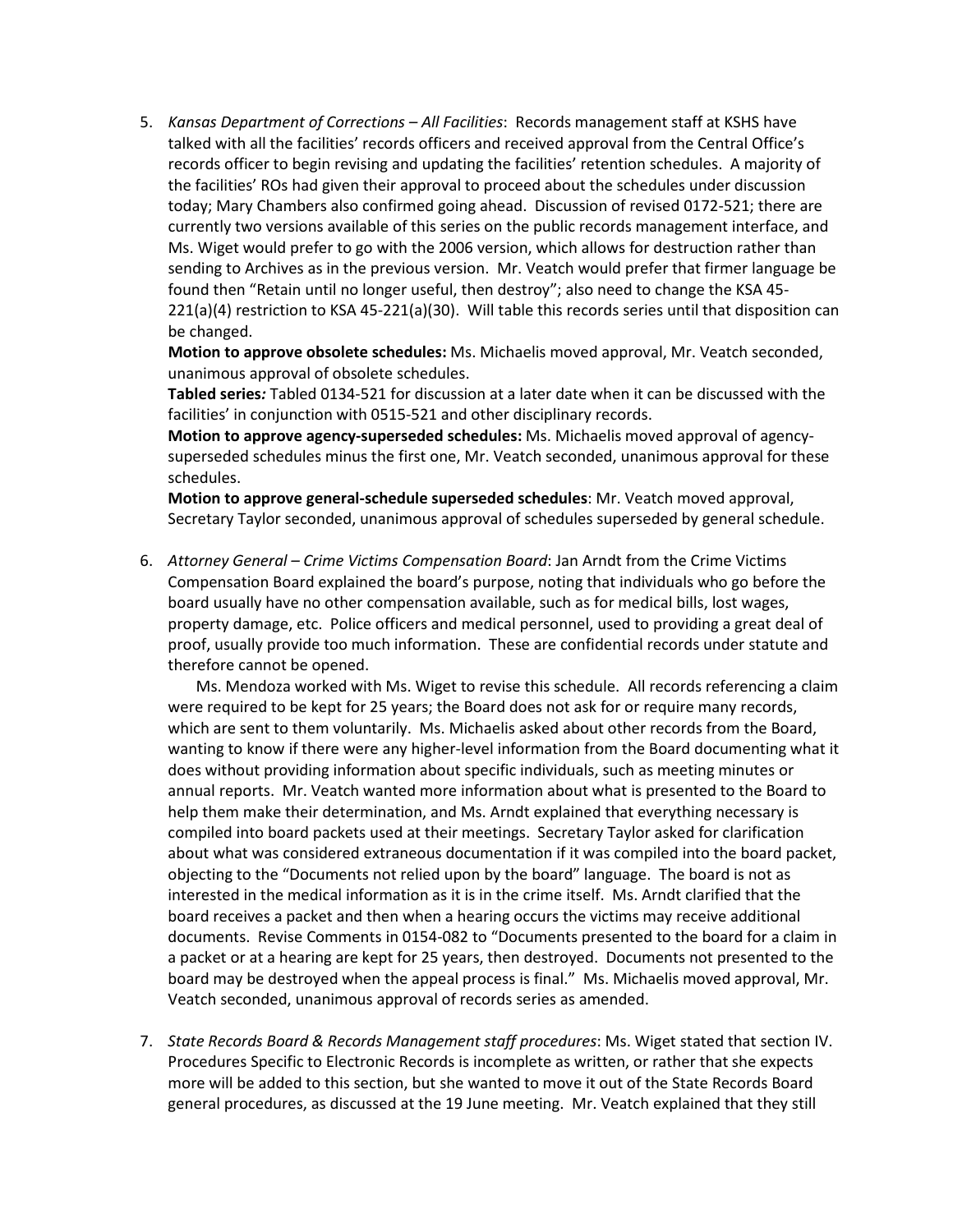plan to bring to the October or January meeting electronic records standards for the Board to approve and that at that point this section may be completely revised or expanded as needed, but it reflects current practices. Ms. Wiget confirmed that this document will go on the KSHS website. Mr. Veatch moved approval, Ms. Michaelis seconded, unanimous approval of procedures as presented.

8. *Other business*: Ms. Michaelis talked about Kansas Bureau of Investigation case files that have come up for auction regarding the Klutter murders; KBI staff are pursuing these records in order to bring them back to the agency and will begin working with the son of the investigating officer, who is auctioning them. Ms. Michaelis noted that KSHS has in the past gone directly to the dealer and told the dealer that these are state records that cannot be sold, and the dealer usually turns them over. Ms. Mendoza said that she has been part of higher-level discussions in her agency about what remedies are available to the state in this instance, and Mr. Veatch noted that the State Archives staff would like to be kept informed about this issue, as it is of tremendous importance to government archivists.

Meeting was adjourned at 10 a.m.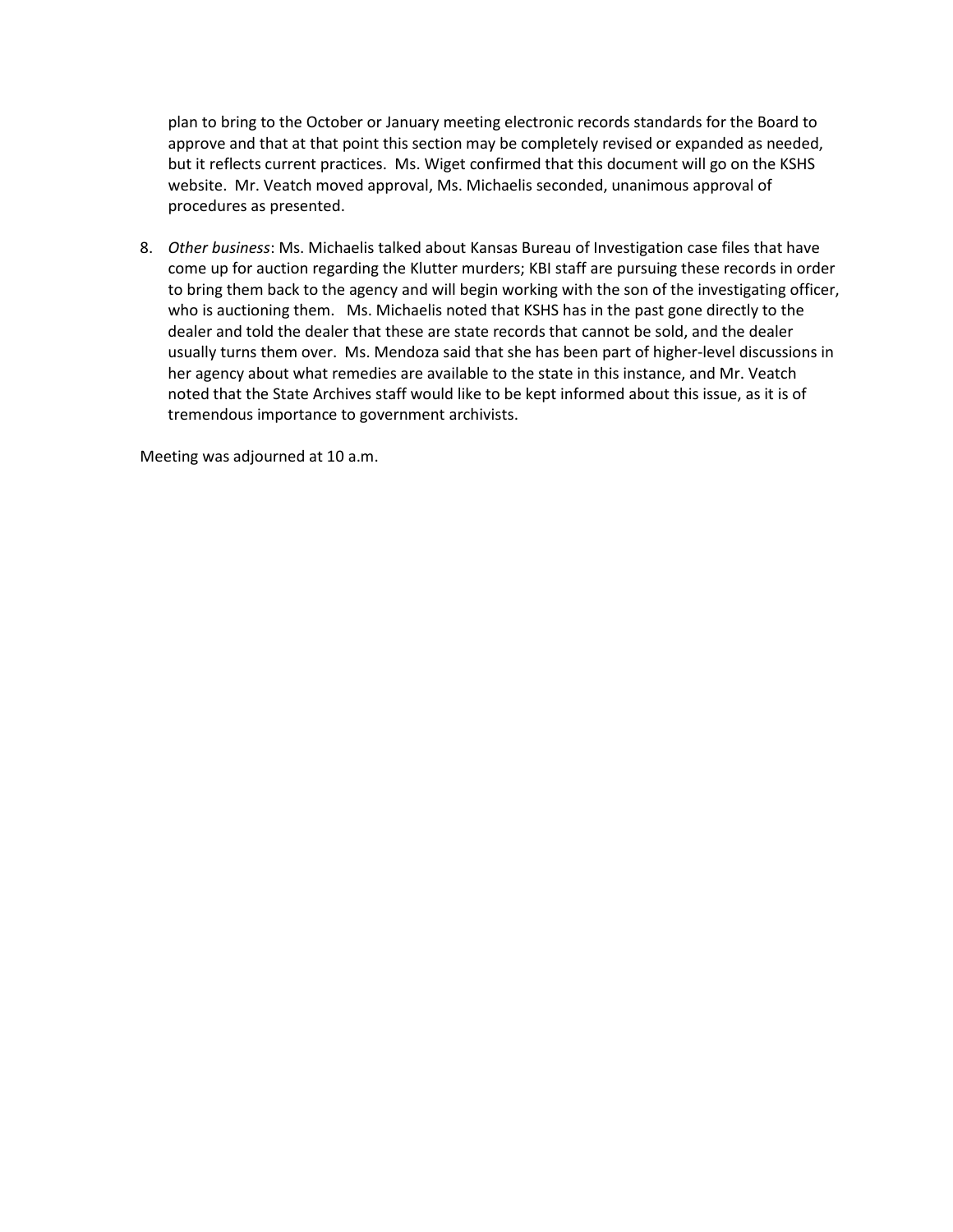## **KANSAS STATE RECORDS BOARD RECORDS APPRAISAL REPORT FOR REVISION TO RETENTION/DISPOSITION SCHEDULE October 5, 2012**

- 1. **Agency:** Kansas Board of Accountancy
- 2. **Records Officer:** Susan Somers **Phone**: 296-2162
- 3. **Appraising Archivist:** Darrell Garwood
- 4. **Date of Appraisal:** September 7, 2012
- 5. **a) Total records – No. of Series**: 1
	- **b) New series – No. of Series**:
	- **c) Revised existing series – No. of Series**:
	- **d) Obsolete schedules – No. of Series**: 1
	- **e) Series superseded by other schedules – No. of Series**:
	- **f) Series superseded by general schedules – No. of Series**:
- 6. **Archival/Permanent records – No. of Series**: 0
- 7. **Records Eligible for Immediate Transfer to Archives – No. of Series**: 0

## 8. **Appraisal Based Upon:**

Discussions with Accountancy's records officer.

## 9. **Appraisal Narrative**:

Susan Somers contacted Records Management staff at KSHS in order to create a retention and disposition schedule for a records series that has recently become obsolete. She would like to destroy these records.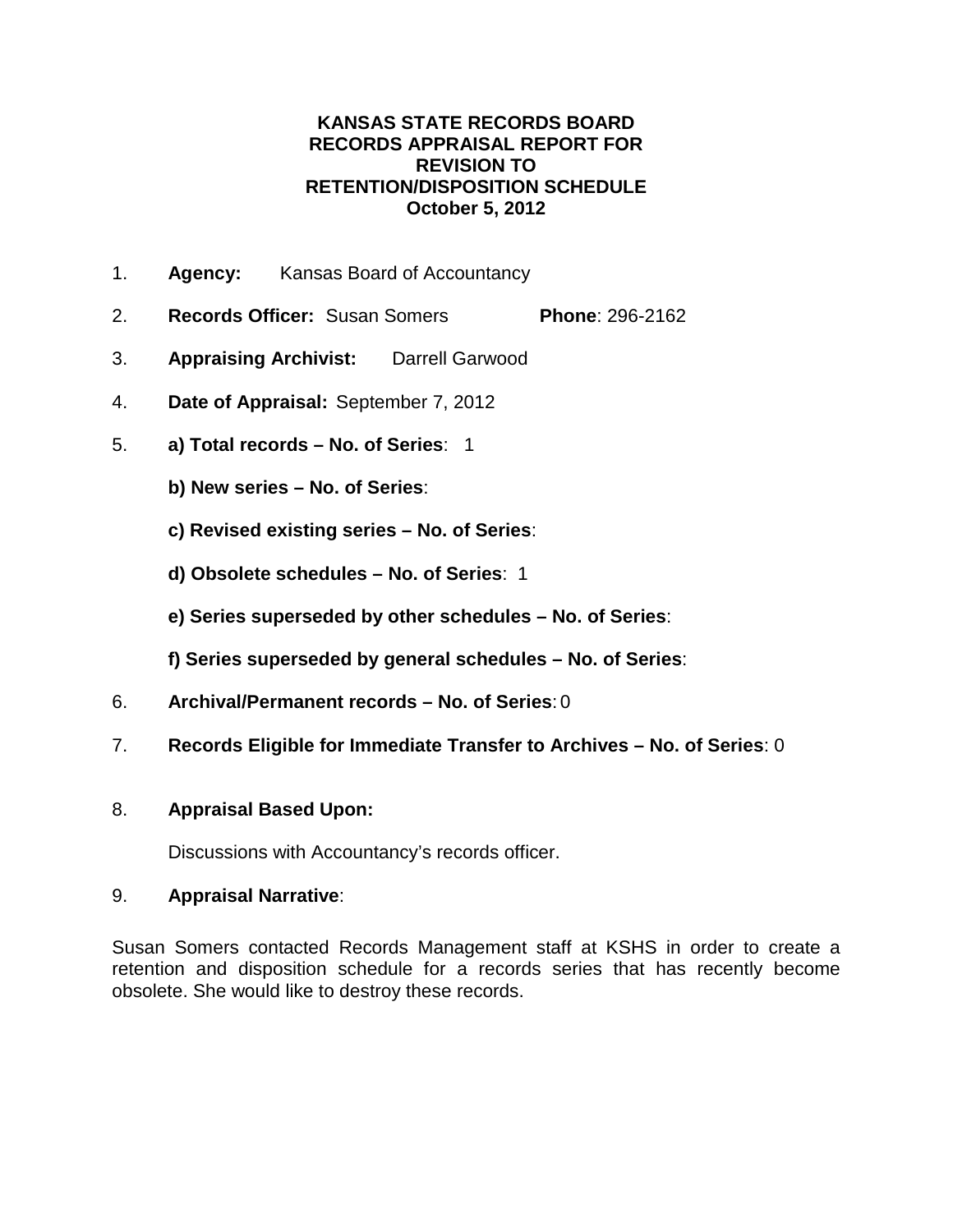# **Retention/Disposition Schedule Entries**

## **028-001 Board of Accountancy**

**Certified Public Accountant Practice by Notification** (Series Unknown) Notification form of licensure for out-of-state CPAs to practice in Kansas. This license replaces the certificate or permit previously required. This one page form is submitted to the Board. **Entry Status:** Draft **Recommended Status:**Obsolete **Retention Period:** 002 cldr yrs **Disposition:** Destroy **Schedule Authority:** Agency Schedule **Record Copy:** Paper **Remarks:** This series was made obsolete by the CPA practice mobility legislation K.S.A. 1- 322, passed in 2009.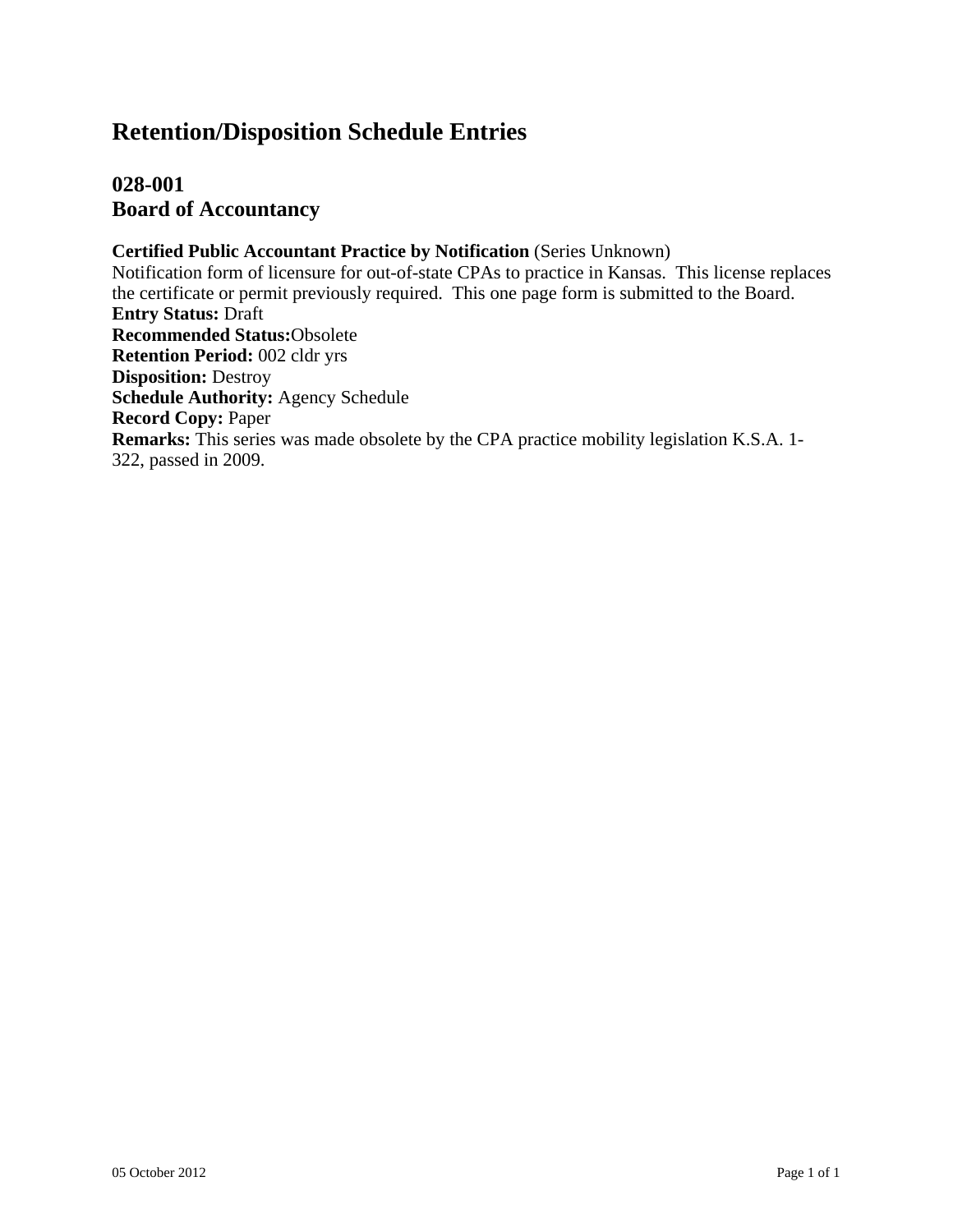## **KANSAS STATE RECORDS BOARD RECORDS APPRAISAL REPORT FOR REVISION TO RETENTION/DISPOSITION SCHEDULE October 5, 2012**

- 1. **Agency:** Kansas Lottery
- 2. **Records Officer:** Amber Korbe **Phone**: 296-5781
- 3. **Appraising Archivist:** Darrell Garwood
- 4. **Date of Appraisal:** August 30, 2012
- 5. **a) Total records – No. of Series**: 6
	- **b) New series – No. of Series**: 6
	- **c) Revised existing series – No. of Series**:
	- **d) Obsolete schedules – No. of Series**:
	- **e) Series superseded by other schedules – No. of Series**:
	- **f) Series superseded by general schedules – No. of Series**:
- 6. **Archival/Permanent records – No. of Series**: 0
- 7. **Records Eligible for Immediate Transfer to Archives – No. of Series**: 0

## 8. **Appraisal Based Upon:**

Discussions with Kansas Lottery staff Amber Korbe and Carol Sprague.

## 9. **Appraisal Narrative**:

These six series all need to be scheduled due to the Lottery's new responsibilities under KSA 74-8733 et seq. to oversee state-run casinos. All are electronic and kept for relatively short retention periods before destruction.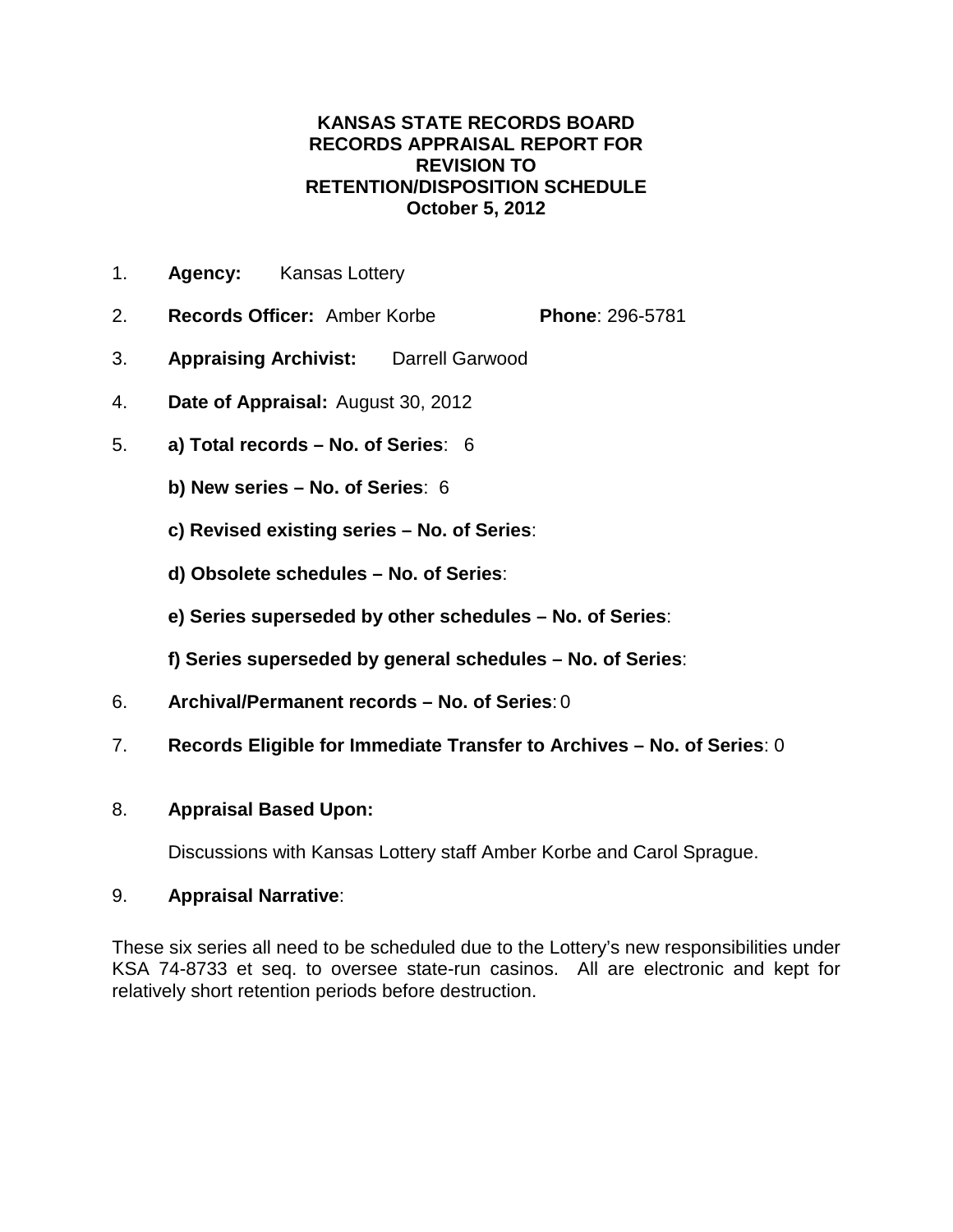# **Retention/Disposition Schedule Entries**

## **450-002 Kansas Lottery Finance and Administrative Services Division**

**Casino-Daily Reports** (Series Unknown) PDF files with daily reports from the casino activity. **Entry Status:** Draft **Recommended Status:**Approve As New **Retention Period:** 3 fisc years **Disposition:** Destroy **Schedule Authority:** Agency Schedule **Record Copy:** Electronic **Electronic Recordkeeping Plan Not Required Remarks:** KSA 74-8733, et seq.

**Casino-Invoicing Tool** (Series Unknown) Spreadsheet application file with daily net revenues and distribution calculations. **Entry Status:** Draft **Recommended Status:**Approve As New **Retention Period:** 005 fisc years **Disposition:** Destroy **Schedule Authority:** Agency Schedule **Record Copy:** Electronic **Electronic Recordkeeping Plan Not Required Remarks:** KSA 74-8733, et seq.

**Casino-Monthly Reports** (Series Unknown) PDF files with the monthly summary of casino activity. **Entry Status:** Draft **Recommended Status:**Approve As New **Retention Period:** 005 fisc years **Disposition:** Destroy **Schedule Authority:** Agency Schedule **Record Copy:** Electronic **Electronic Recordkeeping Plan Not Required Remarks:** KSA 74-8733, et seq.

**Casino-Recipts Log** (Series Unknown) Spreadsheet application file with daily deposits and voucher that give a cash balance. **Entry Status:** Draft **Recommended Status:**Approve As New **Retention Period:** 005 fisc years **Disposition:** Destroy **Schedule Authority:** Agency Schedule **Record Copy:** Electronic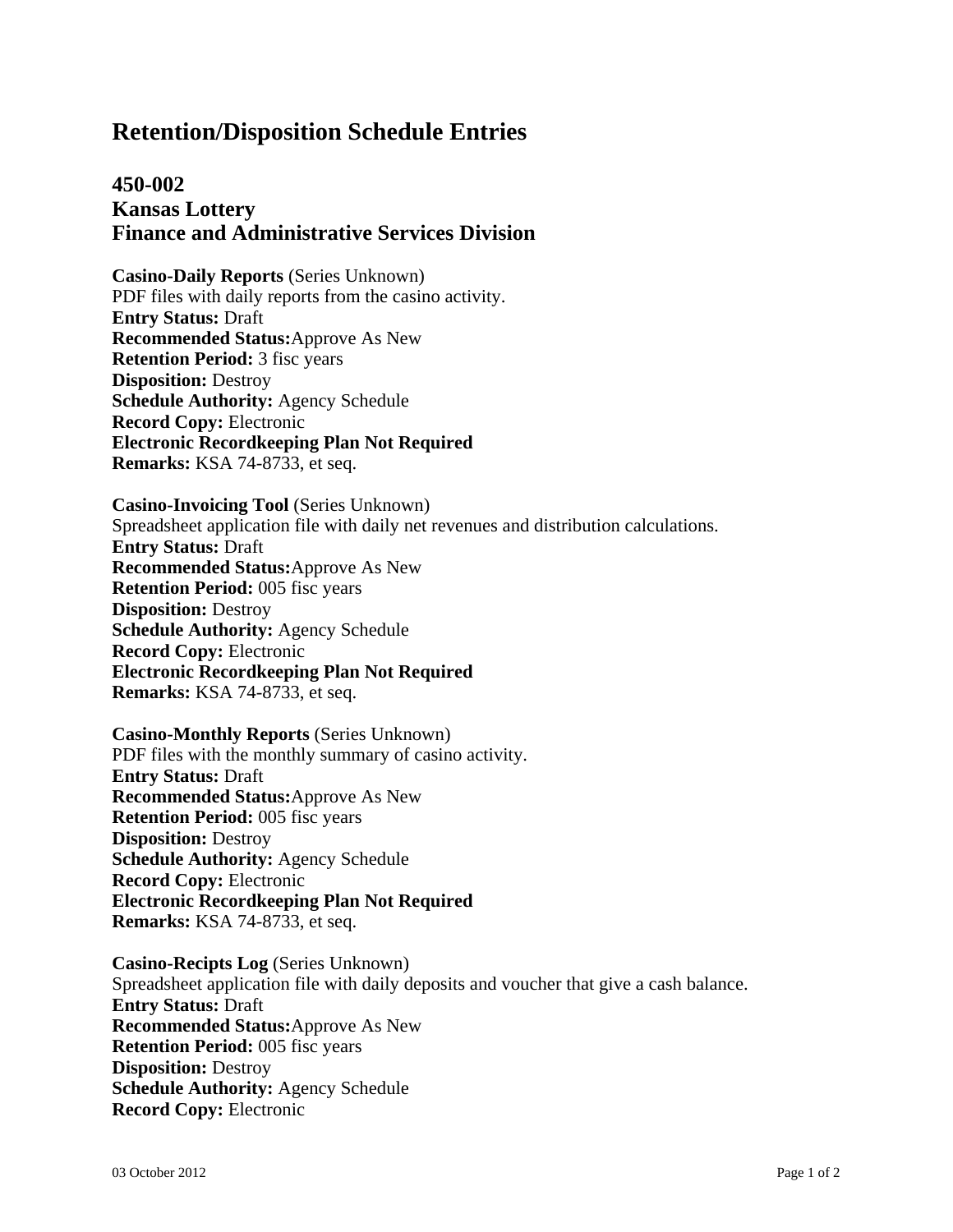# **Electronic Recordkeeping Plan Not Required**

**Remarks:** KSA 74-8733, et seq.

**Casino-Vouchers** (Series Unknown) PDF files with vouchers for casino distributions. **Entry Status:** Draft **Recommended Status:**Approve As New **Retention Period:** 005 fisc years **Disposition:** Destroy **Schedule Authority:** Agency Schedule **Record Copy:** Electronic **Electronic Recordkeeping Plan Not Required Remarks:** KSA 74-8733, et seq.

**Casino-Weekly Reports** (Series Unknown) PDF files with the weekly summary of casino activity. **Entry Status:** Draft **Recommended Status:**Approve As New **Retention Period:** 003 fisc yrs **Disposition:** Destroy **Schedule Authority:** Agency Schedule **Record Copy:** Electronic **Electronic Recordkeeping Plan Not Required Remarks:** KSA 74-8733, et seq.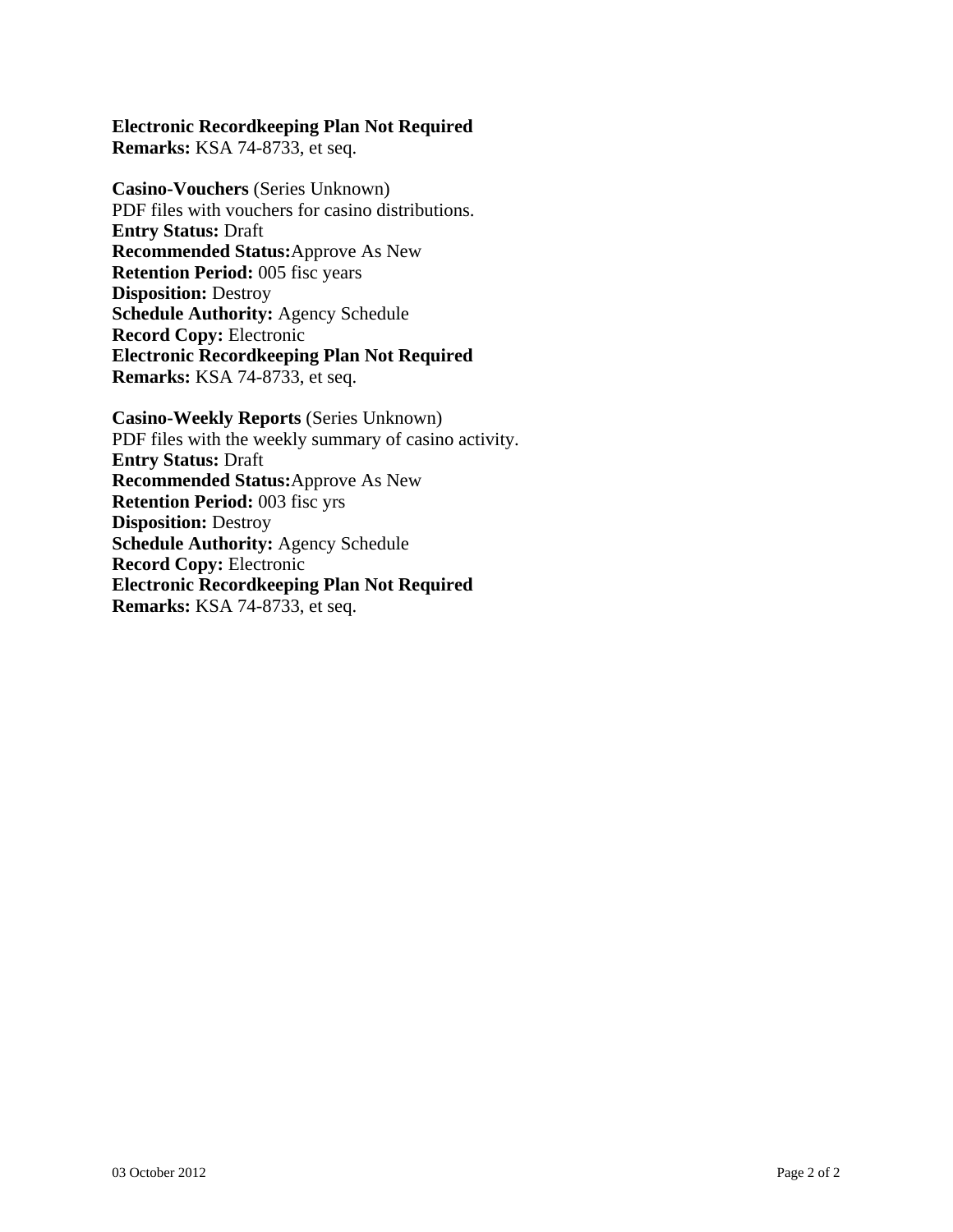## **KANSAS STATE RECORDS BOARD RECORDS APPRAISAL REPORT FOR REVISION TO RETENTION/DISPOSITION SCHEDULE October 5, 2012**

- 1. **Agency:** Department of Corrections All Facilities
- 2. **Records Officer:** Mary Chambers (Central Office) **Phone:** 296-1136
- 3. **Appraising Archivist:** Marcella Wiget, Lu Harris
- 4. **Date of Appraisal:** 28 August 2012
- 5. **a) Total records – No. of Series**: 55
	- **b) New series – No. of Series**: 4
	- **c) Revised existing series – No. of Series**: 4
	- **d) Obsolete schedules – No. of Series**: 6
	- **e) Series superseded by other schedules – No. of Series**: 39
	- **f) Series superseded by general schedules – No. of Series**: 2
- 6. **Archival/Permanent records – No. of Series**: 2
- 7. **Records Eligible for Immediate Transfer to Archives – No. of Series**: 0

## 8. **Appraisal Based Upon:**

Conference call and email discussions with facilities' records officers and Mary Chambers.

## 9. **Appraisal Narrative**:

Continuation of revision and update to Dept. of Corrections' facilities' retention and disposition schedules. Marcella and Lu focused in this round on certain groupings of records series, such as subject files, laundry records, inmate mail records, call-out records, and fire and safety records. Will continue to work with the facilities and Mary in the coming months to keep the revision process moving.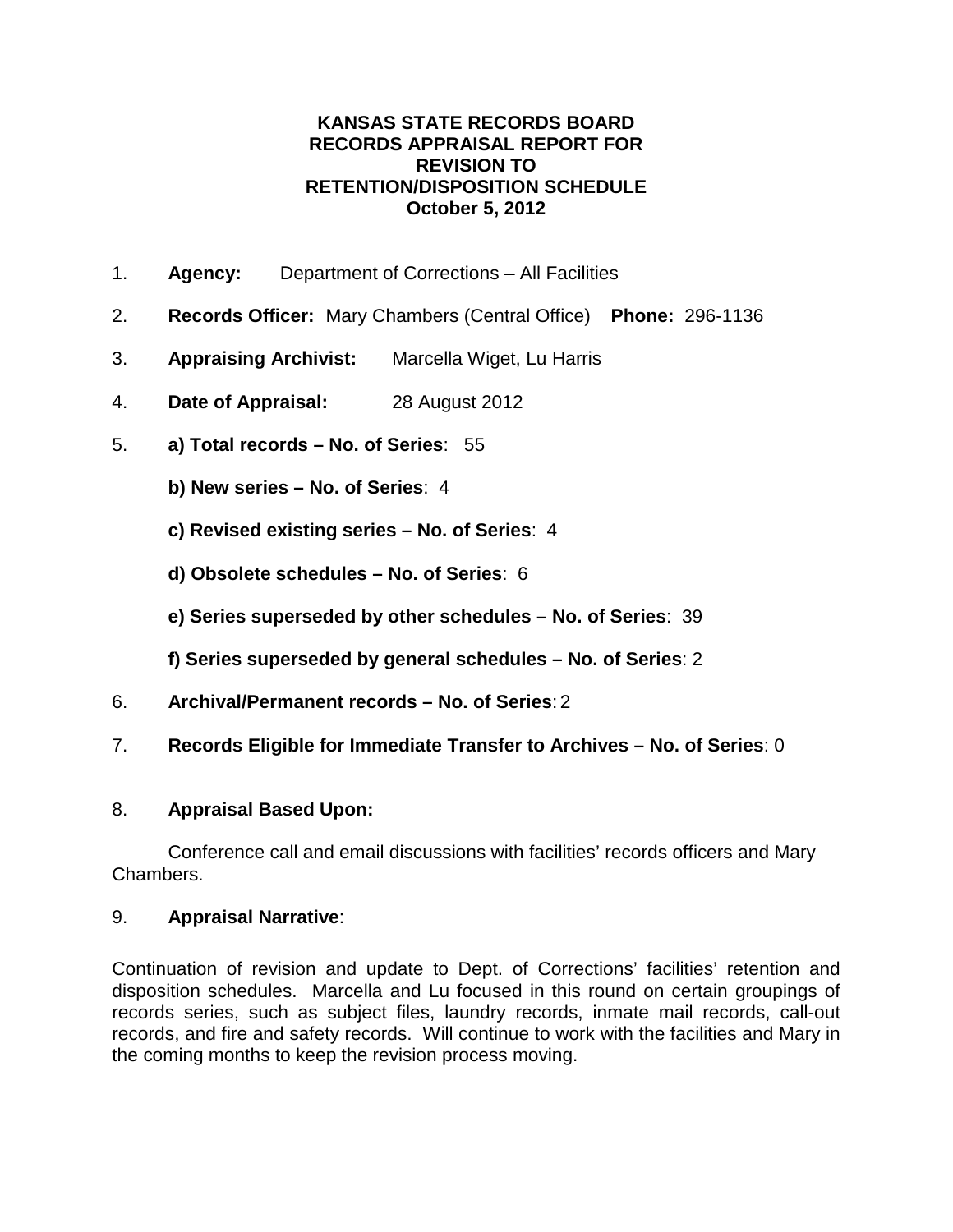#### NEW SERIES

## **Retention/Disposition Schedule Entries**

## **521-010 Department of Corrections All Facilities**

#### **Call-Out Records** (Series Unknown)

Memoranda and other communications to cellhouses indicating which inmates may attend meetings of organized, approved groups (e.g. religious groups, choirs, programs, etc.) **Entry Status:** Draft **Recommended Status:**Approve As New **Retention Period:** 001 fiscal year **Disposition:** Destroy **Restrictions:** KSA 45-221(a)(29), KSA 22-4707 **Schedule Authority:** Agency schedule **Last Surveyed** 28 August 2012 **Record Copy:** Paper, Electronic **Electronic Recordkeeping Plan Not Required Remarks:** 08/28/2012: new entry. This retention schedule supersedes 0443-521, 0363-521, 0444-521, 0445-521, 0118-521, 0448-521, and 0449-521.

### **Fire and Safety Records** (Series Unknown)

Logs, maintenance and inspection records, correspondence, inventories, evacuation plans, meeting records, training materials, and other records regarding fire and safety issues in correctional facilities. **Entry Status:** Draft **Recommended Status:**Approve As New **Retention Period:** See comments **Disposition:** Destroy **Restrictions:** Portions restricted per KSA 45-221(a)(12). **Comments:** Retain for 5 fiscal years or until information is superseded, whichever is longer, then destroy. Certification information required by regulations to remain on file perpetually should be retained until superseded, then destroyed. **Schedule Authority:** Agency schedule **Last Surveyed** 28 August 2012 **Record Copy:** Paper, Electronic **Electronic Recordkeeping Plan Not Required Remarks:** 08/28/2012: new entry to supersede 0342-521, 0408-521, 0435-521, 0436-521, and 0136-521.

## **Inmate mail records** (Series Unknown)

Includes opened inmate mail lists, inmate mail review log books, postage stamp issuance logs, legal mail logs, and other related materials regarding contraband, censored material, and the general handling of mail sent to and received by inmates. **Entry Status:** Draft **Recommended Status:**Approve As New **Retention Period:** 03 fiscal years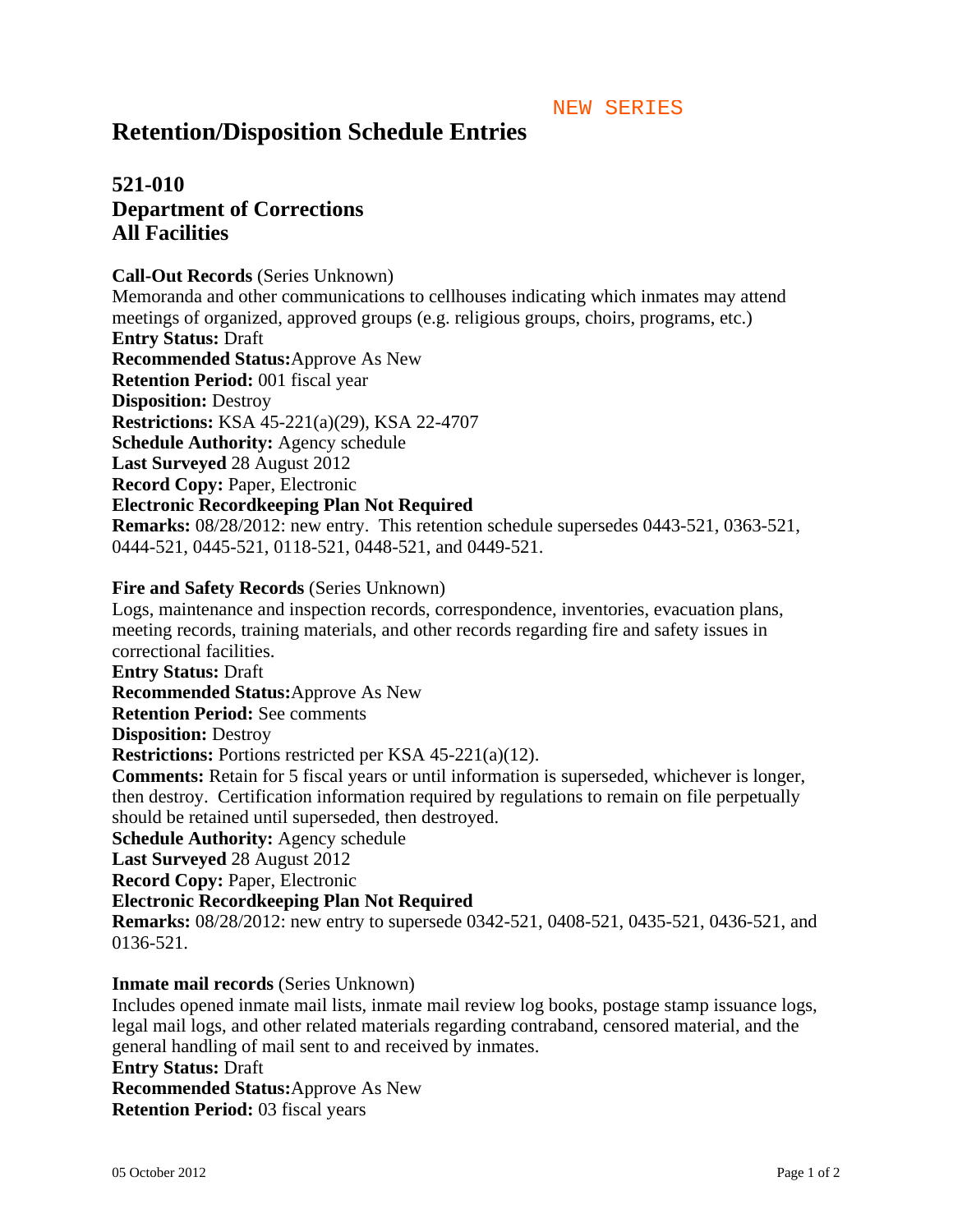**Disposition:** Destroy **Restrictions:** Portions may be restricted per K.S.A 45-221(a)(10), K.S.A. 45-221(a)(12), K.S.A. 45-221(a)(29) **Schedule Authority:** Agency schedule **Last Surveyed** 28 August 2012 **Record Copy:** Paper, Electronic **Electronic Recordkeeping Plan Not Required Remarks:** 08/28/2012: new entry to supersede 0507-521, 0223-521, and portions of 0229-521.

**Laundry Records** (Series Unknown) Logs and other records regarding the tracking and handling of inmate laundry. **Entry Status:** Draft **Recommended Status:**Approve As New **Retention Period:** 001 calendar year **Disposition:** Destroy **Restrictions:** None **Schedule Authority:** Agency schedule **Last Surveyed** 28 August 2012 **Record Copy:** Paper, Electronic **Electronic Recordkeeping Plan Not Required Remarks:** 08/28/2012: new entry to supersede 0414-521, 0296-521, 0438-521, and 0457-521.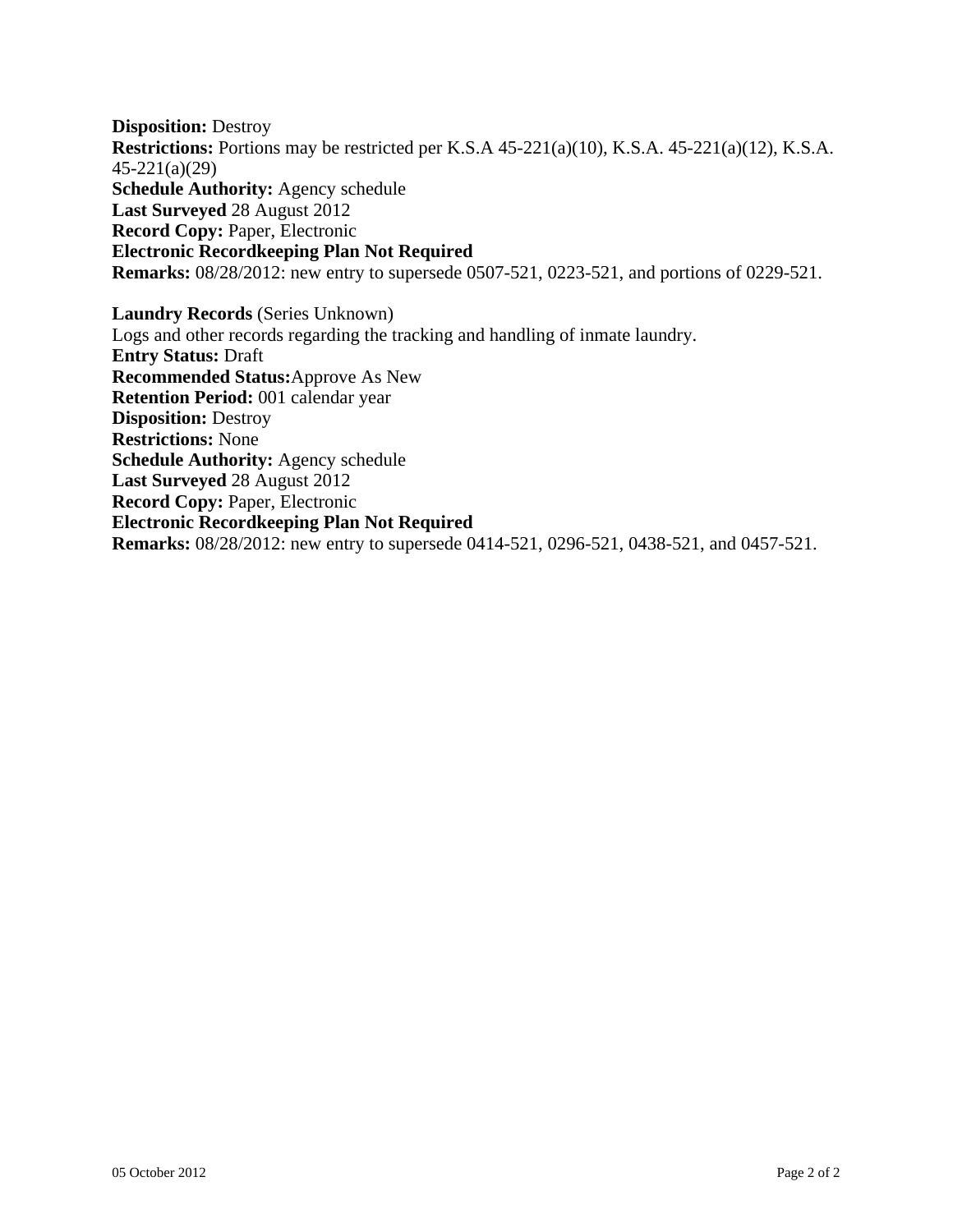# **Retention/Disposition Schedule Entries**

## **521-010 Department of Corrections All Facilities**

#### **Canine Operations records** (Series 0402-521)

Wide variety of documents related to the kennel operation and maintenance and dog training for those dogs working with the Department of Corrections: requisitions, correspondence, dog ownership papers, disposition records, vet bills, inspections and searches, search exercises, etc. **Entry Status:** Ready for SRB **Recommended Status:**Revise **Retention Period:** See Comments **Disposition:** See Comments **Restrictions:** None **Comments:** Retain until information is superseded or for 5 fiscal years, whichever is longer, then contact the State Archives for appraisal - if not accepted, then destroy and/or delete. **Schedule Authority:** Agency Schedule **KAR Number** 53-2-086 **Last Surveyed** 28 August 2012 **Record Copy:** Paper, Electronic **Electronic Recordkeeping Plan Not Required Remarks:** 02/14/1989: new entry. 08/28/2012: revised title, revised description to include information from 0401-521 so two series can be combined; revised disposition comments using 5 year recommendation from 0401-521. Need separate series for animal programs in which inmates participate? (Horse program records retention schedules available under agency 522, KCI.)

#### **Chaplain's records** (Series 0301-521)

Documents regarding a wide range of facility issues: inmate control sheet, attendance worship records, volunteer demographics information, correspondence, notes, sermons, etc. **Entry Status:** Ready for SRB **Recommended Status:**Revise **Retention Period:** 01 calendar year **Disposition:** See comments **Restrictions:** None **Comments:** Retain for 1 calendar year, then contact the State Archives for appraisal - if not accepted, then destroy and/or delete. **Schedule Authority:** Agency Schedule **KAR Number** 53-2-086 **Last Surveyed** 28 August 2012 **Record Copy:** Paper, Electronic **Electronic Recordkeeping Plan Pending Remarks:** 02/02/1989: new entry. 08/28/2012: revised title, revised disposition comments from "retain until no longer useful" to 1 calendar year, based upon emailed recommendation from Winfield Correctional Facility staff; changed disposition to allow either sending to the State Archives or destruction.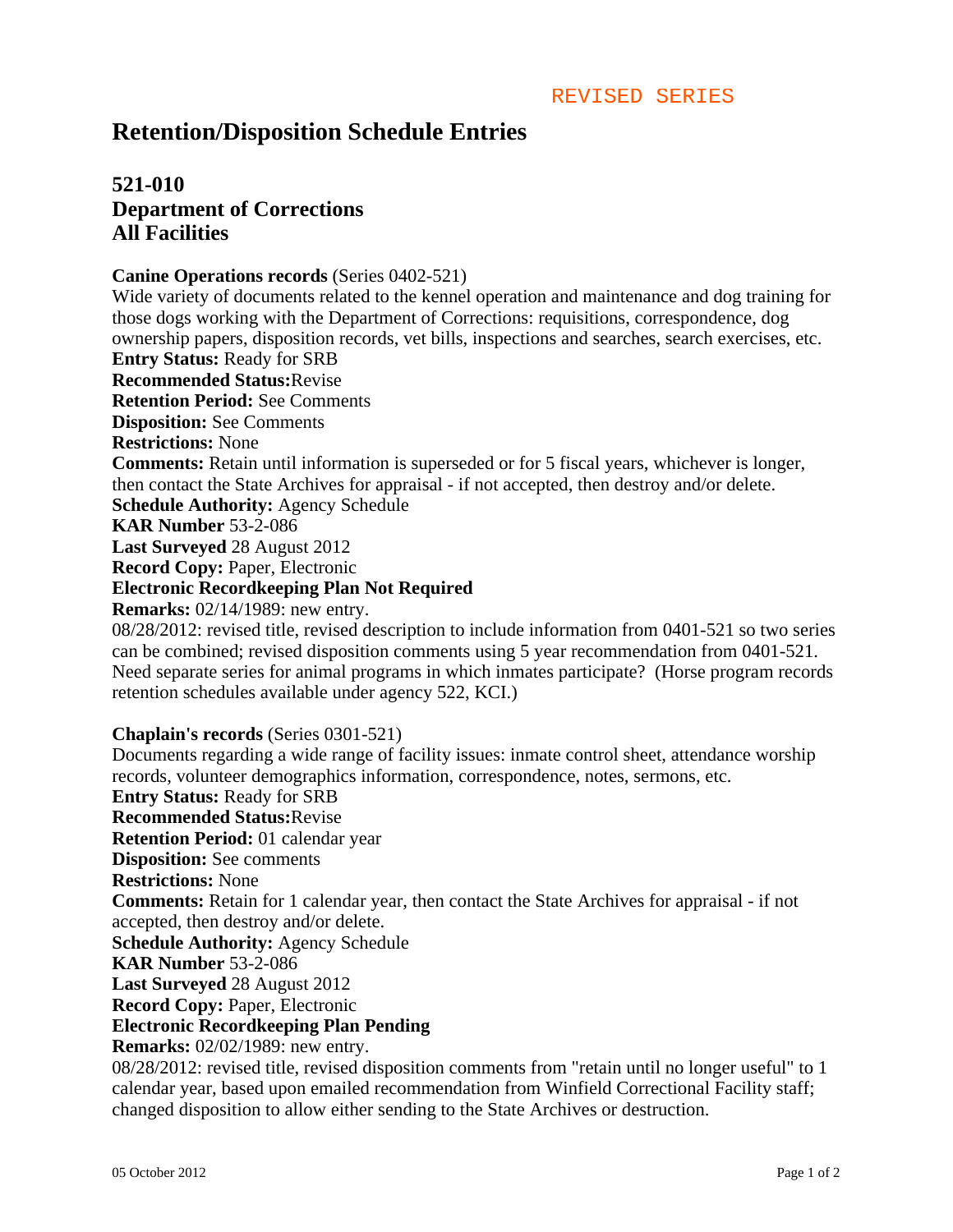**Inmate Count Records** (Series 0133-521) Inmate head counts taken throughout each shift. **Entry Status:** Ready for SRB **Recommended Status:**Revise **Retention Period:** 006 months **Disposition:** Destroy **Restrictions:** None **Comments:** Duplicate copies may be destroyed whenever no longer useful. **Schedule Authority:** Agency Schedule **KAR Number** 53-2-086 **Last Surveyed** 28 August 2012 **Record Copy:** Paper, Electronic **Electronic Recordkeeping Plan Not Required Remarks:** 01/24/1989: new entry. 08/28/2012: revised series title and description.

#### **Programs records** (Series 0204-521)

Documents covering a wide range of program issues: correspondence, program evaluations, minutes, agendas, and other related materials. Includes pre-release programs. **Entry Status:** Ready for SRB **Recommended Status:**Revise **Retention Period:** 03 fiscal years **Disposition:** Destroy **Restrictions:** Portions may be restricted per K.S.A. 45-221(a)(29) **Schedule Authority:** Agency Schedule **KAR Number** 53-2-086 **Last Surveyed** 28 August 2012 **Record Copy:** Paper, Electronic **Electronic Recordkeeping Plan Not Required Remarks:** 08/28/2012: revised title, revised description to include pre-release programs (from 0275-521), disposition from Archives to Destroy, gave definite retention period of 3 fiscal years, and added restriction from 0257-521.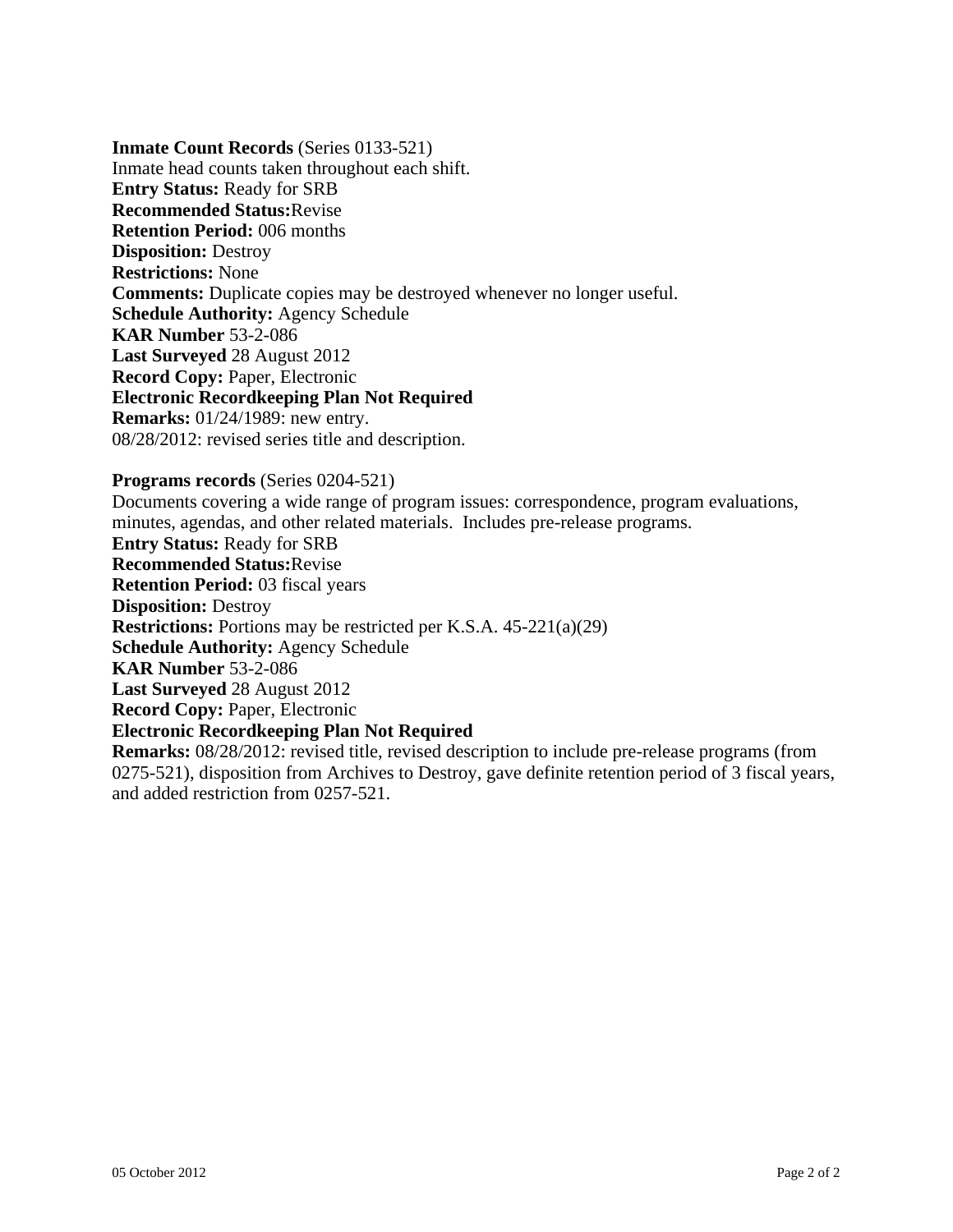## **Retention/Disposition Schedule Entries**

## **521-010 Department of Corrections All Facilities**

**Cassette Tape Loan Records** (Series 0350-521) Log of cassette tapes loaned to inmates (circulation records). **Entry Status:** Ready for SRB **Recommended Status:**Obsolete **Retention Period:** See Comments **Disposition:** Destroy **Restrictions:** None **Comments:** OBSOLETE series: Follow disposition requirements for remaining records. Retain until log is complete, then destroy. **Schedule Authority:** Agency Schedule **KAR Number** 53-2-086 **Last Surveyed** 28 August 2012 **Record Copy:** Paper **Remarks:** 28 August 2012 - OBSOLETE series: Follow disposition requirements for remaining records.

**Inmate Pass Book Log** (Series 0413-521) Documents of pass books distributed to correctional officers. **Entry Status:** Ready for SRB **Recommended Status:**Obsolete **Retention Period:** See Comments **Disposition:** Destroy **Restrictions:** None **Comments:** OBSOLETE series: Follow disposition requirements for remaining records. Retain until log book is complete, then destroy. **Schedule Authority:** Agency Schedule **KAR Number** 53-2-086 **Last Surveyed** 28 August 2012 **Record Copy:** Paper **Remarks:** 28 August 2012 - OBSOLETE series: Follow disposition requirements for remaining records.

**Livestock Weekly Log** (Series 0225-521) Documents made on a weekly basis of livestock population numbers and overall health conditions. **Entry Status:** Ready for SRB **Recommended Status:**Obsolete **Retention Period:** 005 cldr yrs **Disposition:** Destroy **Restrictions:** None **Comments:** OBSOLETE series: Follow disposition requirements for remaining records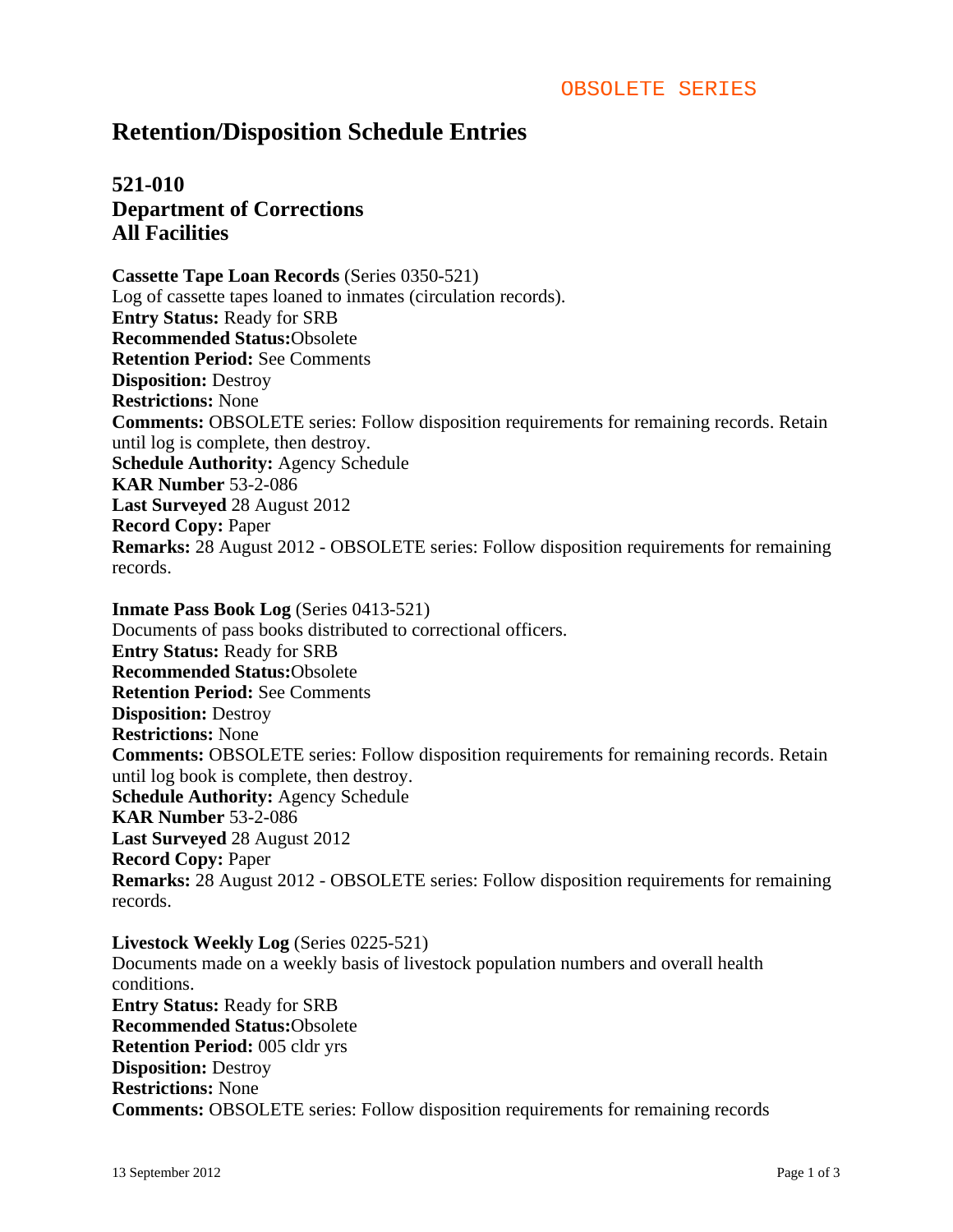**Schedule Authority:** Agency Schedule **KAR Number** 53-2-086 **Last Surveyed** 28 August 2012 **Record Copy:** Paper **Remarks:** 28 August 2012 - OBSOLETE series: Follow disposition requirements for remaining records

#### **Receiving Material Log** (Series 0374-521)

Control sheet on material or documents received by the parole planning section. **Entry Status:** Ready for SRB **Recommended Status:**Obsolete **Retention Period:** 001 cldr yr **Disposition:** Destroy **Restrictions:** None **Comments:** OBSOLETE series: Follow disposition requirements for remaining records. **Schedule Authority:** Agency Schedule **KAR Number** 53-2-086 **Last Surveyed** 28 August 2012 **Record Copy:** Paper **Remarks:** 28 August 2012 - OBSOLETE series: Follow disposition requirements for remaining records.

## **Sending and Receiving Work Log** (Series 0156-521)

Documents relating to paperwork sent by unit team to classification and records section for processing. **Entry Status:** Ready for SRB **Recommended Status:**Obsolete **Retention Period:** 003 fisc yrs **Disposition:** Destroy **Restrictions:** None **Comments:** OBSOLETE series: Follow disposition requirements for remaining records. **Schedule Authority:** General Schedule **KAR Number** 53-2-086 **Last Surveyed** 28 August 2012 **Record Copy:** Paper **Remarks:** 28 August 2012 - OBSOLETE series: Follow disposition requirements for remaining records.

**Teletype Logs** (Series 0514-521) Recorded print messages indicating security emergencies or criminal information. **Entry Status:** Ready for SRB **Recommended Status:**Obsolete **Retention Period:** 003 cldr yrs **Disposition:** Destroy **Restrictions:** KSA 22-4707 & 45-221(a)(29) **Comments:** OBSOLETE series: Follow disposition requirements for remaining records **Schedule Authority:** Agency Schedule **KAR Number** 53-2-103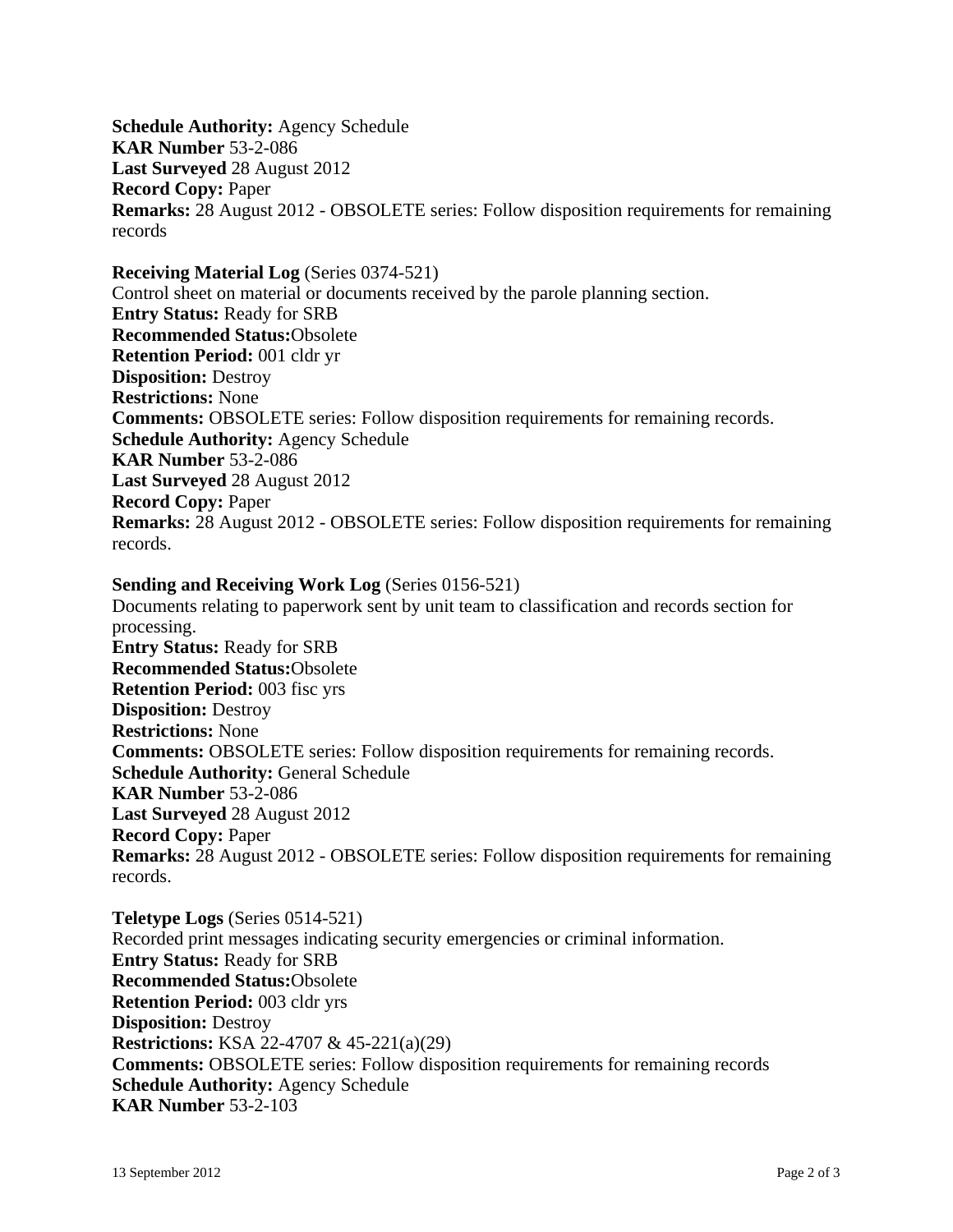**Last Surveyed** 28 August 2012 **Record Copy:** Paper **Remarks:** 28 August 2012 - OBSOLETE series: Follow disposition requirements for remaining records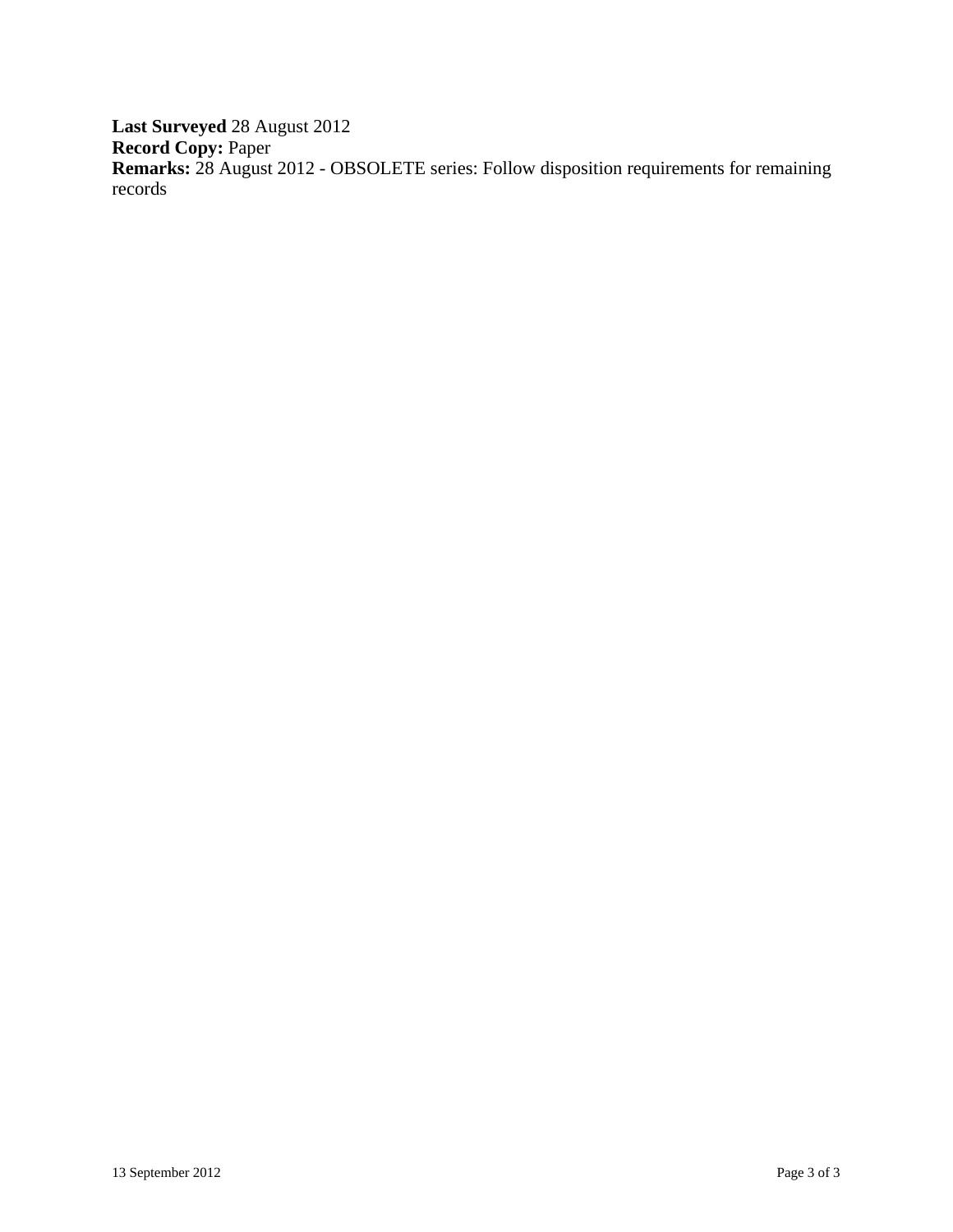# **Retention/Disposition Schedule Entries**

AND/OR GENERAL RETENTION **SCHEDULES** 

SUPERSEDE BY AGENCY-SPECIFIC

## **521-010 Department of Corrections All Facilities**

**Dog Training Files** (Series 0401-521) Documents pertaining to individual dog training exercises: date, time, weather conditions, approximate search location, search item, comments, etc. **Entry Status:** Ready for SRB **Recommended Status:**Supersede (Other) **Retention Period:** 005 cldr yrs **Disposition:** Archives **Restrictions:** None **Schedule Authority:** Agency Schedule **KAR Number** 53-2-086 **Last Surveyed** 28 August 2012 **Record Copy:** Unknown **Remarks:** 02/14/1989: new entry. 08/28/2012: SUPERSEDE into 0402-521, Canine Operations records.

**Fire Alarm Log** (Series 0408-521) Machine generated documents of fire alarm discharges: time, date, location, etc. **Entry Status:** Ready for SRB **Recommended Status:**Supersede (Other) **Retention Period:** 003 cldr yrs **Disposition:** Destroy **Restrictions:** None **Schedule Authority:** Agency Schedule **KAR Number** 53-2-086 **Last Surveyed** 28 August 2012 **Record Copy:** Unknown **Remarks:** 02/13/1989: new entry. 08/28/2012: SUPERSEDE with new Fire and Safety Records bucket retention schedule.

**Fire and Safety Records - Monthly** (Series 0435-521) Documents regarding maintenance and inspections of Department of Corrections penal institutions for fire, health, safety, and other related issues. **Entry Status:** Ready for SRB **Recommended Status:**Supersede (Other) **Retention Period:** 003 cldr yrs **Disposition:** Destroy **Restrictions:** None **Comments:** Retain 3 calendar years, then destroy, except for certification required by regulations to remain on file perpetually-retain these documents until superseded, then destroy. **Schedule Authority:** Agency Schedule **KAR Number** 53-2-086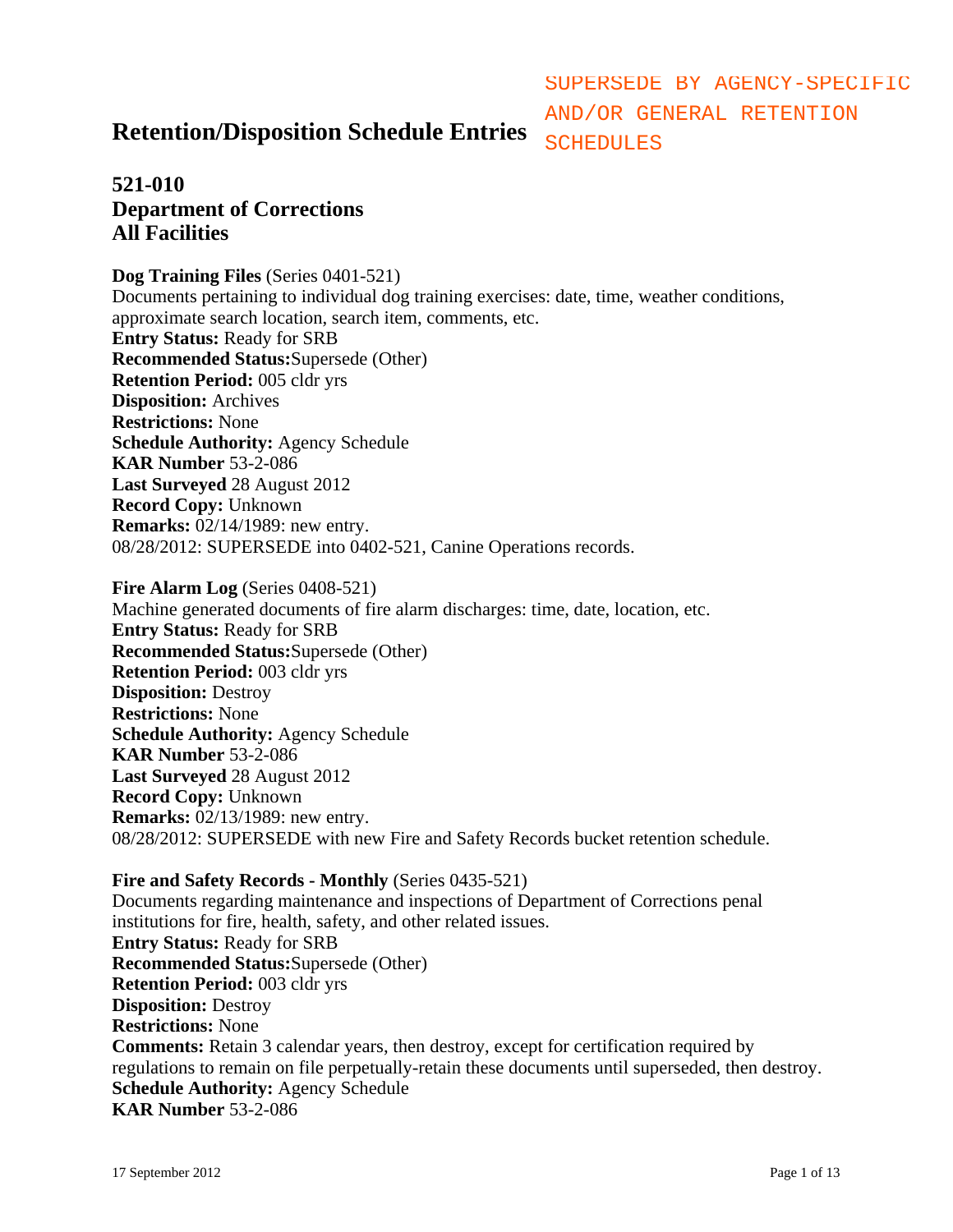**Last Surveyed** 28 August 2012 **Record Copy:** Unknown **Remarks:** 01/27/1989: new entry. 08/28/2012: SUPERSEDE with new Fire and Safety Records bucket retention schedule.

## **Fire and Safety Records - Weekly** (Series 0436-521)

Documents regarding maintenance and inspections of Department of Corrections penal institutions for fire, health, safety, and other related issues on a weekly basis. **Entry Status:** Ready for SRB **Recommended Status:**Supersede (Other) **Retention Period:** 003 cldr yrs **Disposition:** Destroy **Restrictions:** None **Comments:** Retain 3 calendar years, then destroy, except for certification required by regulations to remain on file perpetually- retain these documents until superseded, then destroy. **Schedule Authority:** Agency Schedule **KAR Number** 53-2-086 **Last Surveyed** 28 August 2012 **Record Copy:** Unknown **Remarks:** 01/27/1989: new entry. 08/28/2012: SUPERSEDE with new Fire and Safety Records bucket retention schedule.

### **Fire and Safety Training Records** (Series 0136-521)

Documents regarding the instruction of fire and safety for facility correctional officers: correspondence, photographs, videotapes, lesson plans, blueprints, etc. **Entry Status:** Ready for SRB **Recommended Status:**Supersede (Other) **Retention Period:** 005 cldr yrs **Disposition:** Archives **Restrictions:** None **Schedule Authority:** Agency Schedule **KAR Number** 53-2-086 **Last Surveyed** 24 January 1989 **Record Copy:** Unknown **Remarks:** 01/24/1989: new entry. 08/28/2012: SUPERSEDE with new Fire and Safety Records bucket retention schedule.

#### **Inmate Bible Study Call-Out Records** (Series 0443-521)

Memoranda to cell-houses indicating which inmates may attend meeting of the Bible Study. **Entry Status:** Ready for SRB **Recommended Status:**Supersede (Other) **Retention Period:** 001 cldr yr **Disposition:** Destroy **Restrictions:** KSA 45-221(a)(29) **Schedule Authority:** Agency Schedule **KAR Number** 53-2-086 **Last Surveyed** 28 August 2012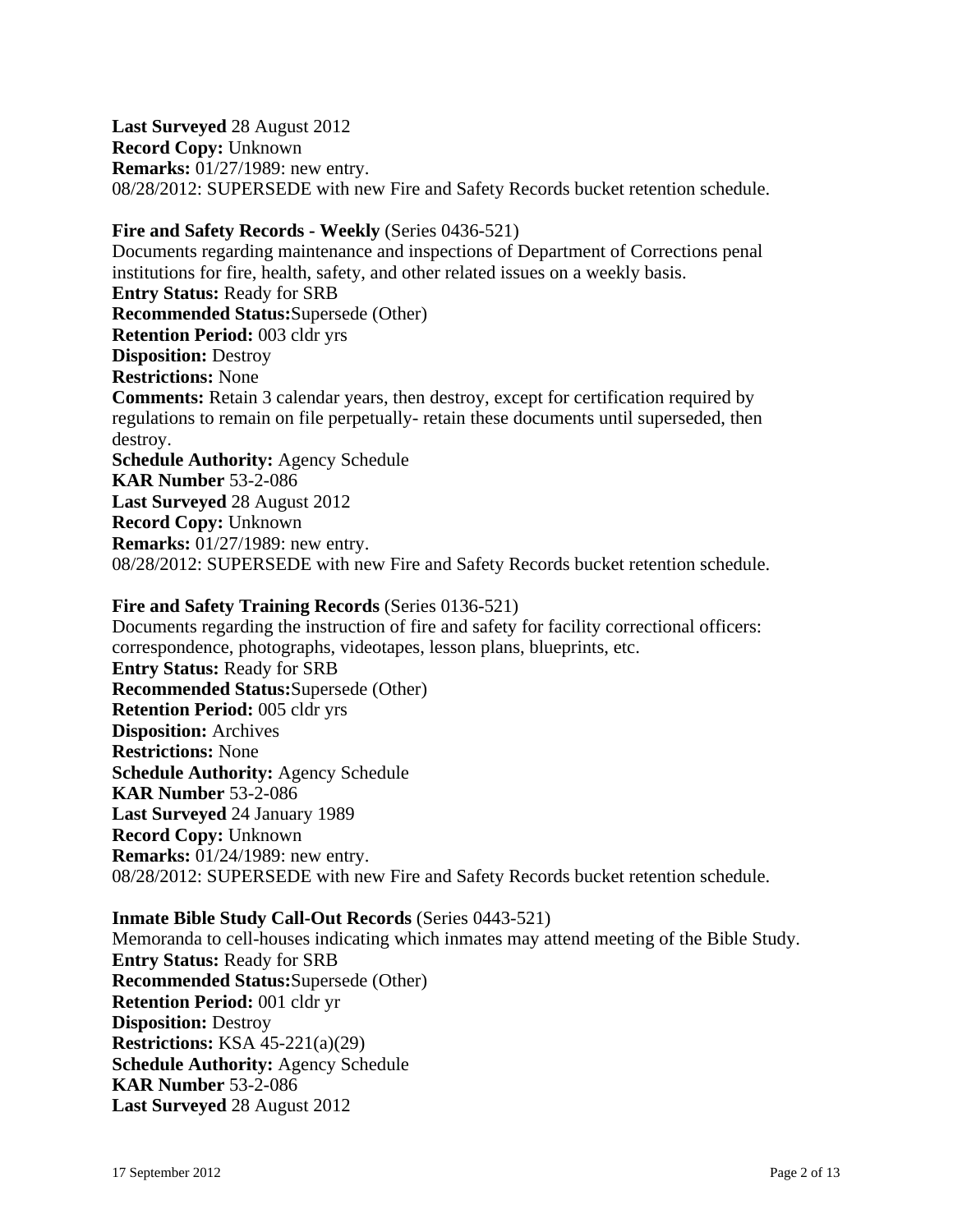**Record Copy:** Unknown **Remarks:** 01/27/1989: new entry. 08/28/2012: SUPERSEDE with new Call-Out Records bucket retention schedule.

### **Inmate Call-Out Records** (Series 0363-521)

Memoranda to cellhouses indicating which inmates may attend meetings of the Alcoholics Anonymous meetings. **Entry Status:** Ready for SRB **Recommended Status:**Supersede (Other) **Retention Period:** 001 cldr yr **Disposition:** Destroy **Restrictions:** KSA 22-4707 & 45-221(a)(29) **Schedule Authority:** Agency Schedule **KAR Number** 53-2-086 **Last Surveyed** 28 August 2012 **Record Copy:** Unknown **Remarks:** 02/14/1989: new entry. 08/28/2012: SUPERSEDE with new Call-Out Records bucket retention schedule.

## **Inmate Catholic Catechism Call-Out Records** (Series 0444-521)

Memoranda to cellhouses indicating which inmates may attend meetings of the Catholic Catechism.

**Entry Status:** Ready for SRB **Recommended Status:**Supersede (Other) **Retention Period:** 001 cldr yr **Disposition:** Destroy **Restrictions:** KSA 45-221(a)(29) **Schedule Authority:** Agency Schedule **KAR Number** 53-2-086 **Last Surveyed** 28 August 2012 **Record Copy:** Unknown **Remarks:** 01/27/1989: new entry. 08/28/2012: SUPERSEDE with new Call-Out Records bucket retention schedule.

### **Inmate Choir Call-Out Records** (Series 0445-521)

Memoranda to cellhouses indicating which inmates may attend meetings of the Choir. **Entry Status:** Ready for SRB **Recommended Status:**Supersede (Other) **Retention Period:** 001 cldr yr **Disposition:** Destroy **Restrictions:** KSA 45-221(a)(29) **Schedule Authority:** Agency Schedule **KAR Number** 53-2-086 **Last Surveyed** 28 August 2012 **Record Copy:** Unknown **Remarks:** 01/27/1989: new entry. 08/28/2012: SUPERSEDE with new Call-Out Records bucket retention schedule.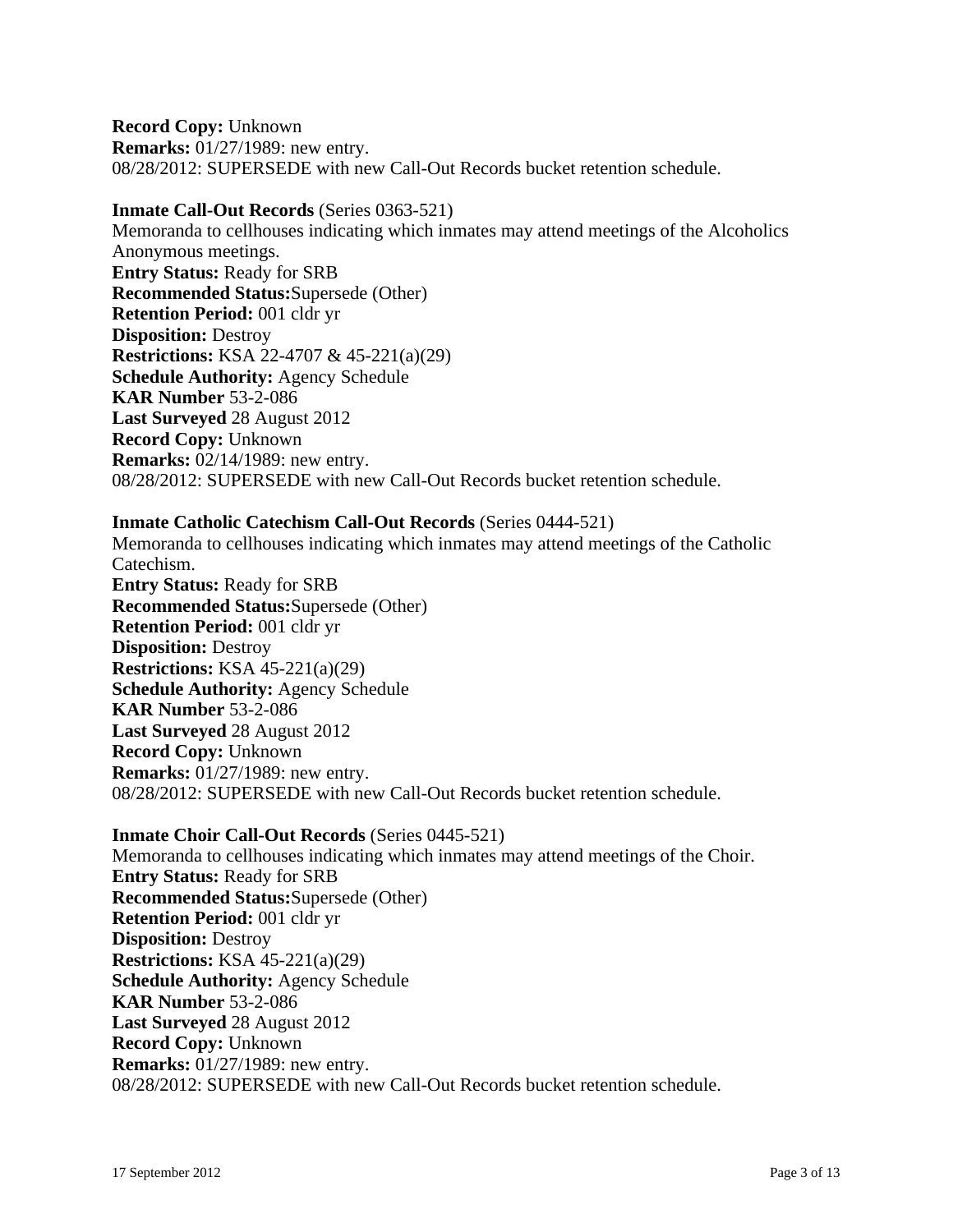**Inmate Count Log - Daily** (Series 0132-521) Documents of daily inmate counts and where they are distributed. **Entry Status:** Ready for SRB **Recommended Status:**Supersede (Other) **Retention Period:** See Comments **Disposition:** Destroy **Restrictions:** None **Comments:** Retain until sheet is completed, then destroy. **Schedule Authority:** Agency Schedule **KAR Number** 53-2-086 **Last Surveyed** 28 August 2012 **Record Copy:** Unknown **Remarks:** 01/24/1989: new entry. 08/28/2012: SUPERSEDE with 0133-521, Inmate Count Records.

### **Inmate Education Files - Vocational Students** (Series 0195-521)

Documents relating to the performance and progress of individual inmates enrolled in vocational training. **Entry Status:** Ready for SRB **Recommended Status:**Supersede (Other) **Retention Period:** See Comments **Disposition:** Destroy **Restrictions:** KSA 22-4707 & KSA 45-221(a)(29) **Comments:** Retain until inmate leaves the corrections system plus 5 years, then destroy. **Schedule Authority:** Agency Schedule **KAR Number** 53-2-133 **Last Surveyed** 05 June 2012 **Record Copy:** Paper **Remarks:** 5 June 2012: SUPERSEDED by agency schedule 0305-521 - Inmate Education File.

## **Inmate Education Program Weekly Call-Out Records** (Series 0118-521)

Lists of the times inmates are to be in education programs. **Entry Status:** Ready for SRB **Recommended Status:**Supersede (Other) **Retention Period:** 001 cldr yr **Disposition:** Destroy **Restrictions:** KSA 45-221(a)(29) **Schedule Authority:** Agency Schedule **KAR Number** 53-2-086 **Last Surveyed** 28 August 2012 **Record Copy:** Unknown **Remarks:** 01/23/1989: new entry. 08/28/2012: SUPERSEDE with new Call-Out Records bucket retention schedule.

## **Inmate Grievance Records - Unit Team** (Series 0446-521)

Correspondence, reports, and supporting documentation relating to inmate grievances and complaints that were answered by the Unit Team. **Entry Status:** Ready for SRB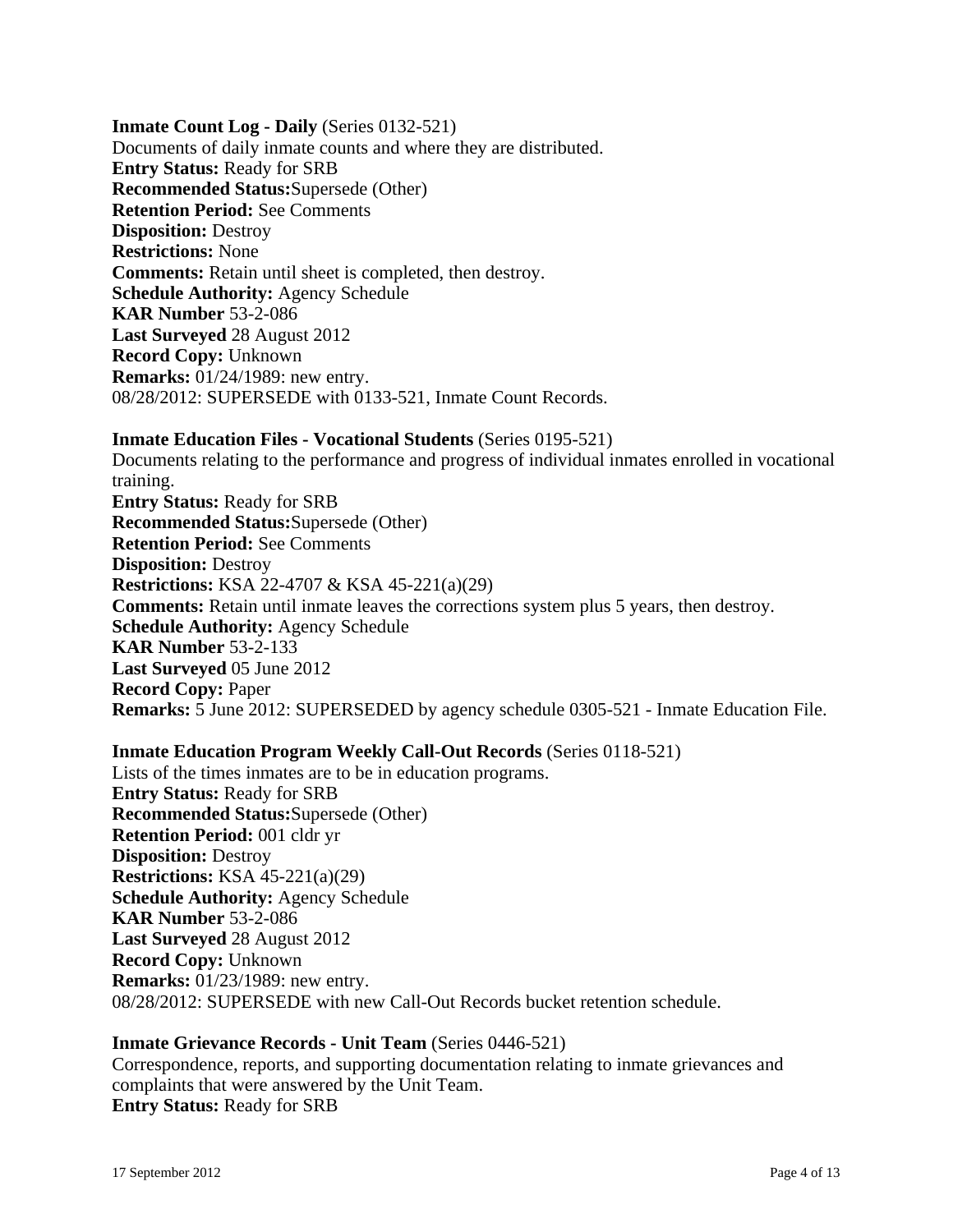**Recommended Status:**Supersede (Other) **Retention Period:** See Comments **Disposition:** Destroy **Restrictions:** KSA 22-4707 & KSA 45-221(a)(29) **Comments:** Retain until case is resolved plus 5 years, then destroy. **Schedule Authority:** Agency Schedule **KAR Number** 53-2-133 **Last Surveyed** 05 June 2012 **Record Copy:** Paper **Remarks:** 5 June 2012: SUPERSEDE by agency schedule 0376-521, Inmate Grievance files - Facilities.

#### **Inmate Mail Records - Postage Stamp Issuance Log** (Series 0223-521)

Documents of postage stamps purchased for and issued to inmates. **Entry Status:** Ready for SRB **Recommended Status:**Supersede (Other) **Retention Period:** 003 fisc yrs **Disposition:** Destroy **Restrictions:** None **Schedule Authority:** Agency Schedule **KAR Number** 53-2-086 **Last Surveyed** 28 August 2012 **Record Copy:** Unknown **Remarks:** 08/28/2012: SUPERSEDE by new Inmate mail records series.

#### **Inmate Mail Review Log Book** (Series 0507-521)

Log of decisions made regarding contraband and censored material in inmate mail. **Entry Status:** Ready for SRB **Recommended Status:**Supersede (Other) **Retention Period:** 003 cldr yrs **Disposition:** Destroy **Restrictions:** KSA 45-221(a)(10)(12)(29) **Schedule Authority:** Agency Schedule **KAR Number** 53-2-086 **Last Surveyed** 28 August 2012 **Record Copy:** Unknown **Remarks:** 08/28/2012: SUPERSEDE by new Inmate mail records series.

#### **Inmate Moorish Temple Call-Out Records** (Series 0448-521)

Memoranda to cellhouses indicating which inmates may attend meetings of the Moorish Science Temple. **Entry Status:** Ready for SRB **Recommended Status:**Supersede (Other) **Retention Period:** 001 cldr yr **Disposition:** Destroy **Restrictions:** KSA 45-221(a)(29) **Schedule Authority:** Agency Schedule **KAR Number** 53-2-086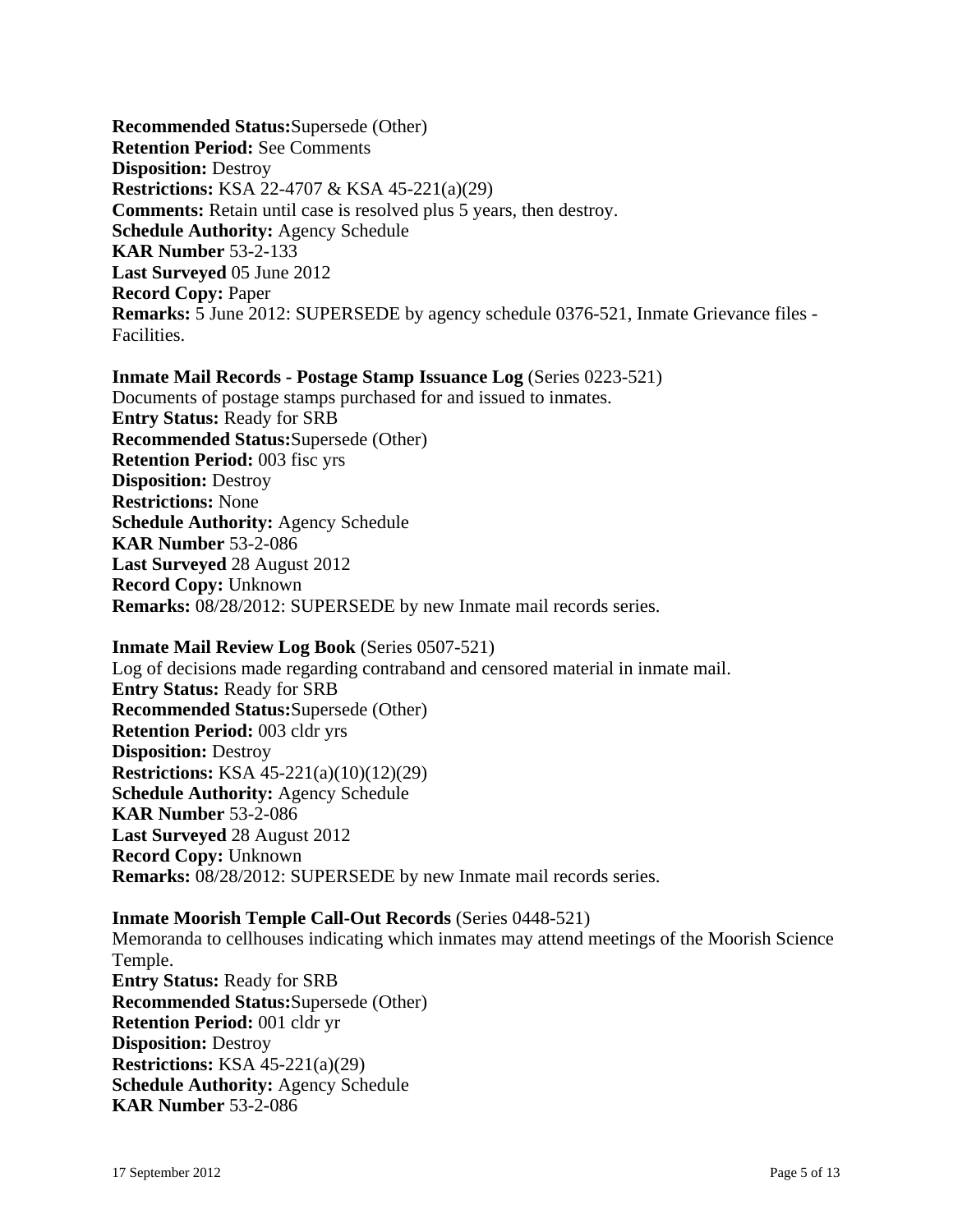**Last Surveyed** 28 August 2012 **Record Copy:** Unknown **Remarks:** 01/27/1989: new entry. 08/28/2012: SUPERSEDE with new Call-Out Records bucket retention schedule.

#### **Inmate Narcotics Anonymous Call-Out Records** (Series 0449-521)

Memoranda to cellhouses indicating which inmates may attend meetings of Narcotics Anonymous. **Entry Status:** Ready for SRB **Recommended Status:**Supersede (Other) **Retention Period:** 001 cldr yr **Disposition:** Destroy **Restrictions:** KSA 22-4707 & 45-221(a)(29) **Schedule Authority:** Agency Schedule **KAR Number** 53-2-086 **Last Surveyed** 28 August 2012 **Record Copy:** Unknown **Remarks:** 01/27/1989: new entry. 08/28/2012: SUPERSEDE with new Call-Out Records bucket retention schedule.

#### **Inmate Restriction Log** (Series 0142-521)

Documents relating to an inmate's medical, disciplinary, work, and location restrictions. **Entry Status:** Ready for SRB **Recommended Status:**Supersede (Other) **Retention Period:** 003 cldr yrs **Disposition:** Destroy **Restrictions:** KSA 22-4707 & 45-221(a)(29) **Schedule Authority:** Agency Schedule **KAR Number** 53-2-086 **Last Surveyed** 28 August 2012 **Record Copy:** Paper **Remarks:** 28 August 2012 - SUPERSEDE into other appropriate agency-specific schedules.

**Laundry Log - Segregation** (Series 0414-521) Documents indicating the clothing sent and received from the laundry room. **Entry Status:** Ready for SRB **Recommended Status:**Supersede (Other) **Retention Period:** 001 fisc yr **Disposition:** Destroy **Restrictions:** None **Schedule Authority:** Agency Schedule **KAR Number** 53-2-086 **Last Surveyed** 28 August 2012 **Record Copy:** Unknown **Remarks:** 02/14/1989: new entry. 08/28/2012: SUPERSEDE with new Laundry Records bucket retention schedule.

**Laundry Usage Log** (Series 0296-521)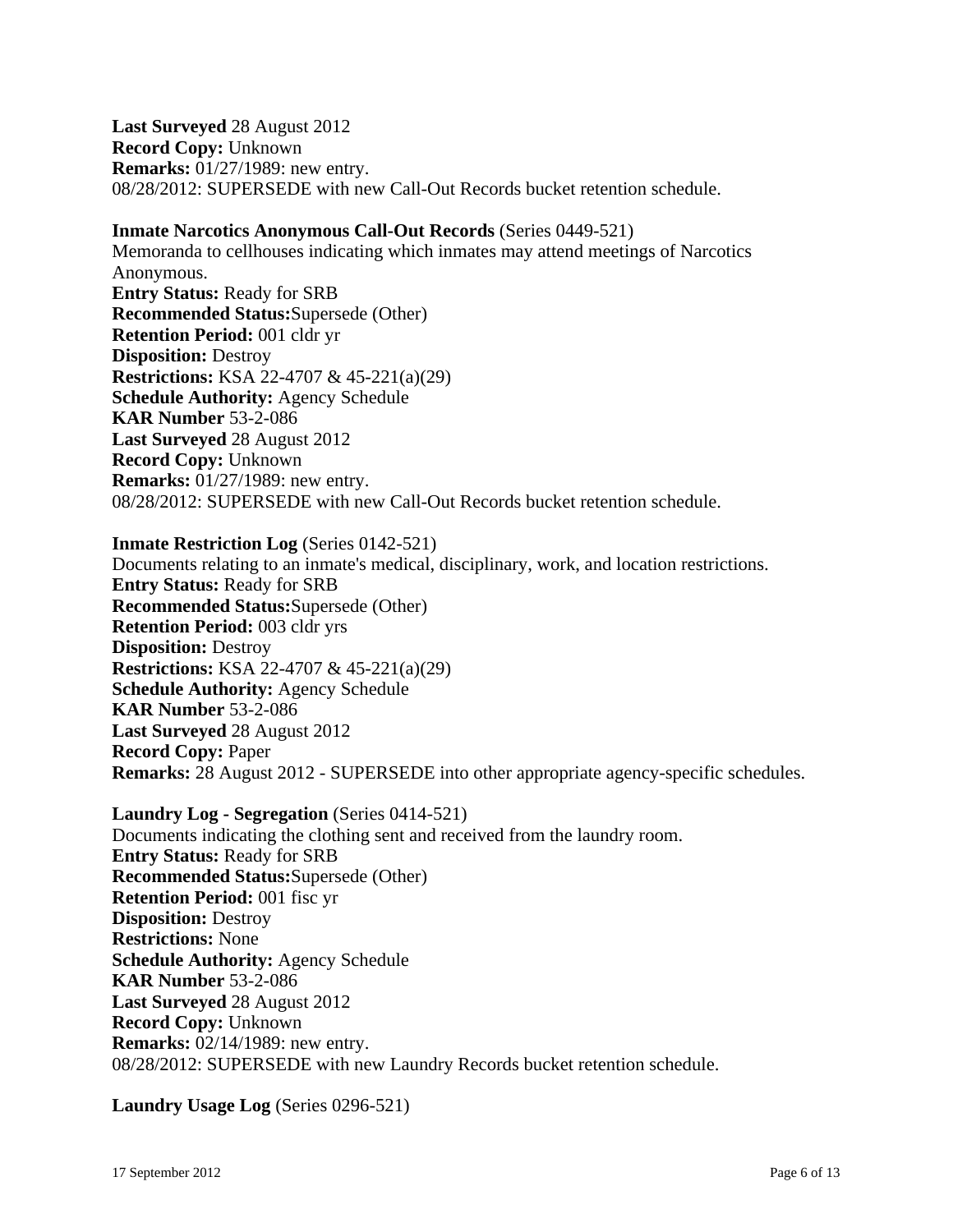Documents regarding daily laundry activities and usage. **Entry Status:** Ready for SRB **Recommended Status:**Supersede (Other) **Retention Period:** 001 fisc yr **Disposition:** Destroy **Restrictions:** None **Schedule Authority:** Agency Schedule **KAR Number** 53-2-086 **Last Surveyed** 28 August 2012 **Record Copy:** Unknown **Remarks:** 02/02/1989: new entry. 08/28/2012: SUPERSEDE with new Laundry Records bucket retention schedule.

**Laundry Usage Log - Infirmary** (Series 0438-521) Documents regarding daily laundry activities and usage in the infirmary. **Entry Status:** Ready for SRB **Recommended Status:**Supersede (Other) **Retention Period:** 001 fisc yr **Disposition:** Destroy **Restrictions:** None **Schedule Authority:** Agency Schedule **KAR Number** 53-2-086 **Last Surveyed** 28 August 2012 **Record Copy:** Unknown **Remarks:** 02/20/1989: new entry. 08/28/2012: SUPERSEDE with new Laundry Records bucket retention schedule.

**Laundry Weights** (Series 0457-521) Documents related to the total weights of facility laundry. **Entry Status:** Ready for SRB **Recommended Status:**Supersede (Other) **Retention Period:** 003 fisc yrs **Disposition:** Destroy **Restrictions:** None **Schedule Authority:** Agency Schedule **KAR Number** 53-2-086 **Last Surveyed** 28 August 2012 **Record Copy:** Unknown **Remarks:** 01/27/1989: new entry. 08/28/2012: SUPERSEDE with new Laundry Records bucket retention schedule.

**Power Plant Operations Log - Daily** (Series 0391-521) Daily activities log noting repairs, odd incidents, and periodic checks. **Entry Status:** Ready for SRB **Recommended Status:**Supersede (Other) **Retention Period:** 003 fisc yrs **Disposition:** Destroy **Restrictions:** None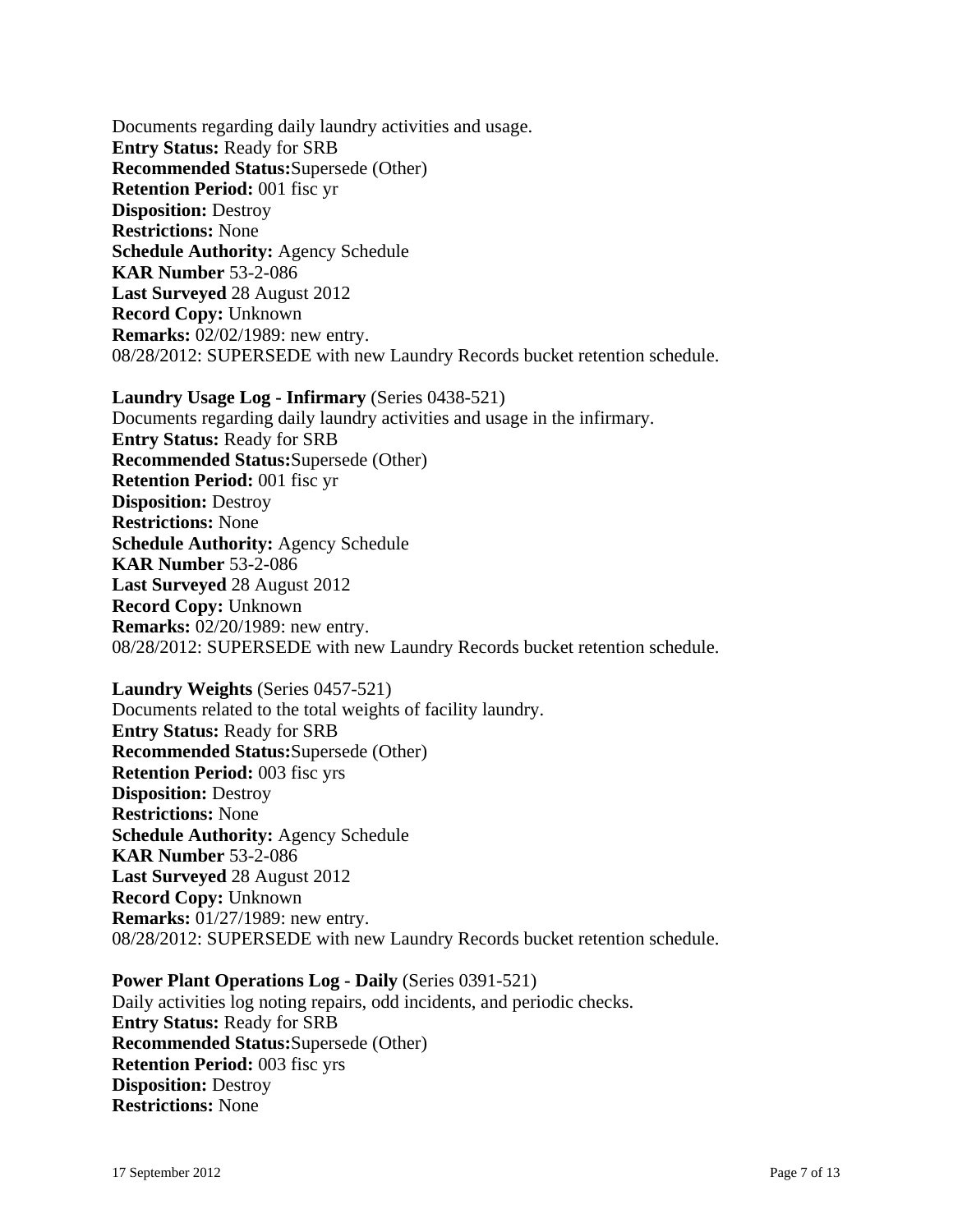**Schedule Authority:** General Schedule **KAR Number** 53-2-086 **Last Surveyed** 05 June 2012 **Record Copy:** Paper **Remarks:** 5 June 2012: SUPERSEDED by agency schedule 0309-521 - Boiler Records.

**Subject Files - Accounting** (Series 0290-521)

Documents covering a wide range of accounting issues: receipts, reports, employee material, etc. **Entry Status:** Ready for SRB **Recommended Status:**Supersede (Other) **Retention Period:** 003 fisc yrs **Disposition:** Destroy **Restrictions:** None **Schedule Authority:** Agency Schedule **KAR Number** 53-2-086 **Last Surveyed** 28 August 2012 **Record Copy:** Paper **Remarks:** 28 August 2012 - SUPERSEDED by appropriate general and/or agency-specific

schedules.

### **Subject Files - Administration** (Series 0161-521)

A wide variety of documents relating to the general business operation for the facility: correspondence, reports, data sheets, etc. **Entry Status:** Ready for SRB **Recommended Status:**Supersede (Other) **Retention Period:** See Comments **Disposition:** See Comments **Restrictions:** None **Comments:** Retain in accordance with general schedule (KAR 53-3-1) where applicable- otherwise retain until no longer useful, then contact the State Archives for appraisal, if not accepted, then destroyed. **Schedule Authority:** Agency Schedule **KAR Number** 53-2-086 **Last Surveyed** 28 August 2012 **Record Copy:** Paper **Remarks:** 28 August 2012 - SUPERSEDED by appropriate general and/or agency-specific schedules

## **Subject Files - Contract Jail Program** (Series 0456-521)

Documents covering a wide range of general operation issues: contracts, payroll, clothing allocation, training of jail staff, correspondence, notes, management concerns, etc. **Entry Status:** Ready for SRB **Recommended Status:**Supersede (Other) **Retention Period:** See Comments **Disposition:** Archives **Restrictions:** None **Comments:** Retain until no longer useful, then transfer to the State Archives.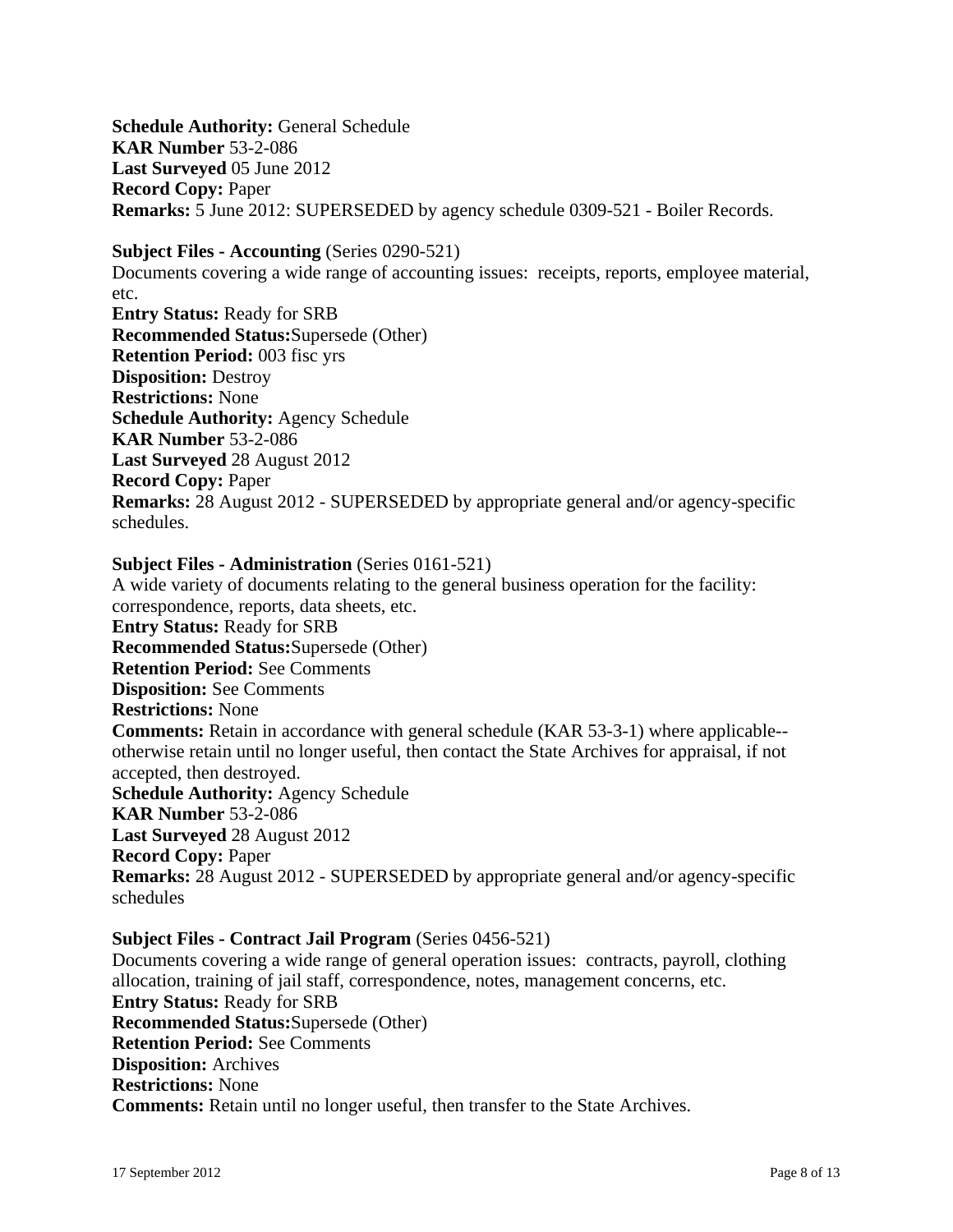**Schedule Authority:** Agency Schedule **KAR Number** 53-2-086 **Last Surveyed** 28 August 2012 **Record Copy:** Unknown **Remarks:** 28 August 2012 - SUPERSEDED by appropriate general and/or agency-specific schedules

**Subject Files - Counseling** (Series 0202-521) A wide variety of documents used in correctional issues: correspondence, sign-up logs, program reports, etc. **Entry Status:** Ready for SRB **Recommended Status:**Supersede (Other) **Retention Period:** See Comments **Disposition:** See Comments **Restrictions:** None **Comments:** Retain until no longer useful, then contact the State Archives for appraisal - if not accepted, then destroy. **Schedule Authority:** Agency Schedule **KAR Number** 53-2-086 **Last Surveyed** 28 August 2012 **Record Copy:** Paper **Remarks:** 28 August 2012 - SUPERSEDED by appropriate general and/or agency-specific schedules

**Subject Files - Deputy Director's** (Series 0297-521) Documents covering a wide range of correctional issues: correspondence, contracts, reports, etc. **Entry Status:** Ready for SRB **Recommended Status:**Supersede (Other) **Retention Period:** See Comments **Disposition:** See Comments **Restrictions:** None **Comments:** Retain until no longer useful, then contact the State Archives for appraisal - if not accepted, then destroy. **Schedule Authority:** Agency Schedule **KAR Number** 53-2-086 **Last Surveyed** 28 August 2012 **Record Copy:** Paper **Remarks:** 28 August 2012 - SUPERSEDED by appropriate general and/or agency-specific schedules

#### **Subject Files - Director's** (Series 0269-521)

Documents covering a wide range of correctional issues: disciplinary appeals, contracts, correspondence, grievances, inmate property claims, media requests, monthly reports, travel requests, etc. **Entry Status:** Ready for SRB **Recommended Status:**Supersede (Other) **Retention Period:** See Comments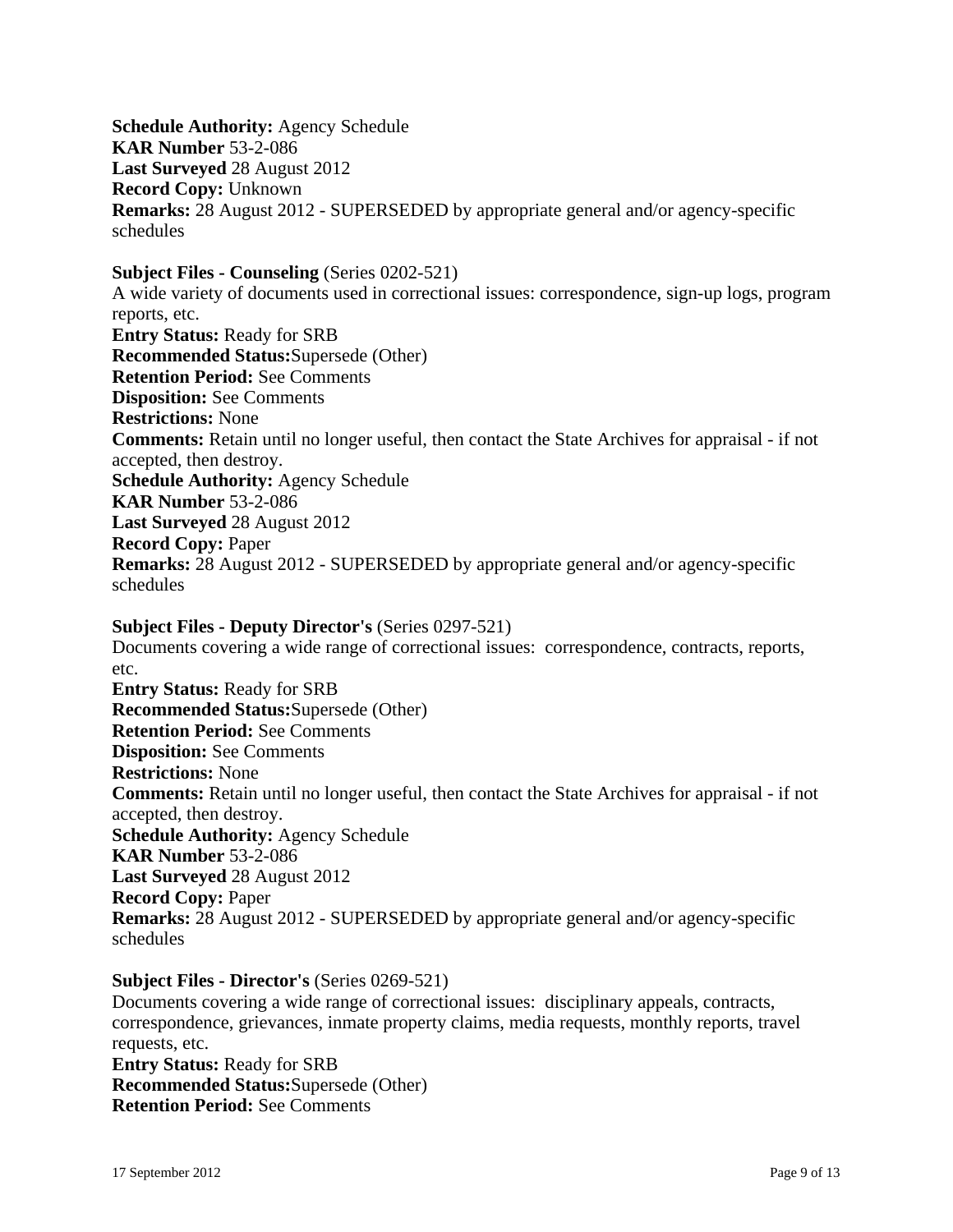**Disposition:** Archives **Restrictions:** KSA 45-221(a)(4)(29) **Comments:** Retain until no longer useful, then transfer to the State Archives. PORTIONS MAY BE RESTRICTED. **Schedule Authority:** Agency Schedule **KAR Number** 53-2-086 **Last Surveyed** 28 August 2012 **Record Copy:** Paper **Remarks:** 28 August 2012 - SUPERSEDED by appropriate general and/or agency-specific schedules

**Subject Files - Education** (Series 0488-521) Wide variety of documents related to a range of educational and vocational issues. **Entry Status:** Ready for SRB **Recommended Status:**Supersede (Other) **Retention Period:** See Comments **Disposition:** Archives **Restrictions:** None **Comments:** Retain according to general schedule (KAR 53-3-1) where applicable--otherwise retain until no longer useful, then transfer to the State Archives for purging. **Schedule Authority:** Agency Schedule **KAR Number** 53-2-086 **Last Surveyed** 28 August 2012 **Record Copy:** Paper **Remarks:** 28 August 2012 - SUPERSEDED by appropriate general and/or agency-specific schedules

**Subject Files - Fire and Safety** (Series 0342-521) Documents covering a wide range of fire and safety issues: correspondence, quarterly fire drills, fire extension inventories, evacuation plans, monthly fire and safety meetings, etc. **Entry Status:** Ready for SRB **Recommended Status:**Supersede (Other) **Retention Period:** See Comments **Disposition:** Archives **Restrictions:** None **Comments:** Retain until no longer useful, then transfer to the State Archives for purging. **Schedule Authority:** Agency Schedule **KAR Number** 53-2-086 **Last Surveyed** 28 August 2012 **Record Copy:** Unknown **Remarks:** 02/15/1989: new entry. 08/28/2012: SUPERSEDE with new Fire and Safety Records bucket retention schedule.

**Subject Files - Maintenance** (Series 0310-521) Documents covering a wide range of mechanical issues: inspections, maps, drawings, operational material, work orders, schedules, etc. **Entry Status:** Ready for SRB **Recommended Status:**Supersede (Other)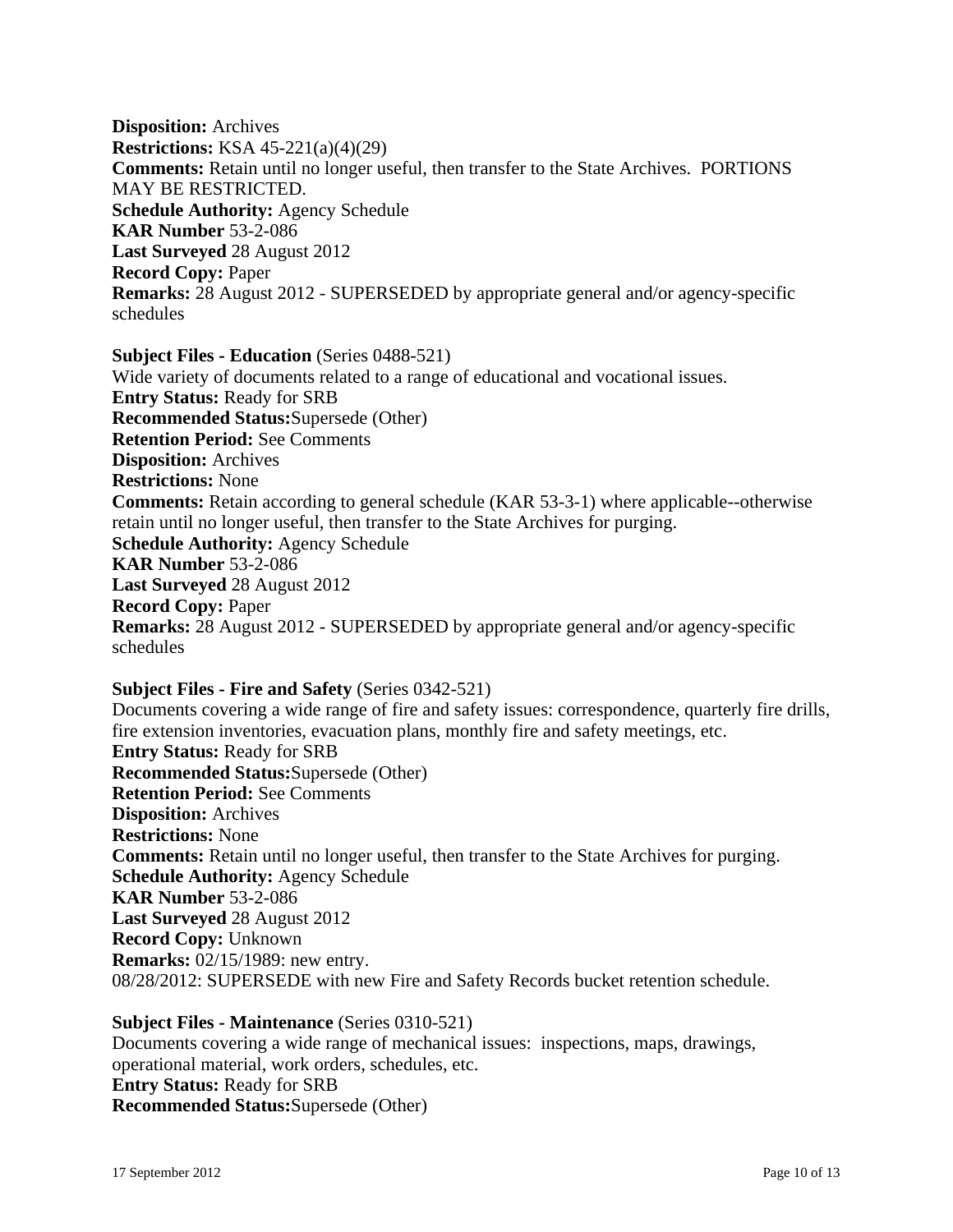**Retention Period:** See Comments **Disposition:** Destroy **Restrictions:** KSA 45-221(a)(12) **Comments:** Retain according to general schedule or other institution/agency schedule entries (KAR 53-3-1) where applicable--otherwise retain until no longer useful, then destroy. PORTIONS MAY BE RESTRICTED. **Schedule Authority:** Agency Schedule **KAR Number** 53-2-086 **Last Surveyed** 28 August 2012 **Record Copy:** Paper **Remarks:** 28 August 2012 - SUPERSEDED by appropriate general and/or agency-specific schedules

**Subject Files - Personnel** (Series 0326-521) Documents covering a wide range of personnel issues: correspondence, accreditation, equal employment opportunity material, group health insurance information, etc. **Entry Status:** Ready for SRB **Recommended Status:**Supersede (Other) **Retention Period:** See Comments **Disposition:** See Comments **Restrictions:** KSA 45-221(a)(4) **Comments:** Retain according to general schedule (KAR 53-3-1) where applicable-otherwise retain until no longer useful, then contact the State Archives -if not accepted, then destroy. PORTIONS MAY BE RESTRICTED. **Schedule Authority:** Agency Schedule **KAR Number** 53-2-086 **Last Surveyed** 28 August 2012 **Record Copy:** Paper **Remarks:** 28 August 2012 - SUPERSEDED by appropriate general and/or agency-specific schedules

### **Subject Files - Postal Operations** (Series 0229-521)

Documents covering a wide range of issues: postage meter reports, censorship, certified mail logs, opened inmate mail list, correspondence, minutes, etc. **Entry Status:** Ready for SRB **Recommended Status:**Supersede (Other) **Retention Period:** 003 fisc yrs **Disposition:** Destroy **Restrictions:** None **Schedule Authority:** Agency Schedule **KAR Number** 53-2-086 **Last Surveyed** 28 August 2012 **Record Copy:** Paper **Remarks:** 28 August 2012 - SUPERSEDED by appropriate general and/or agency-specific schedules

### **Subject Files - Pre-Release** (Series 0257-521)

Wide variety of documents related to the pre-release program unit: lesson plans, weekly class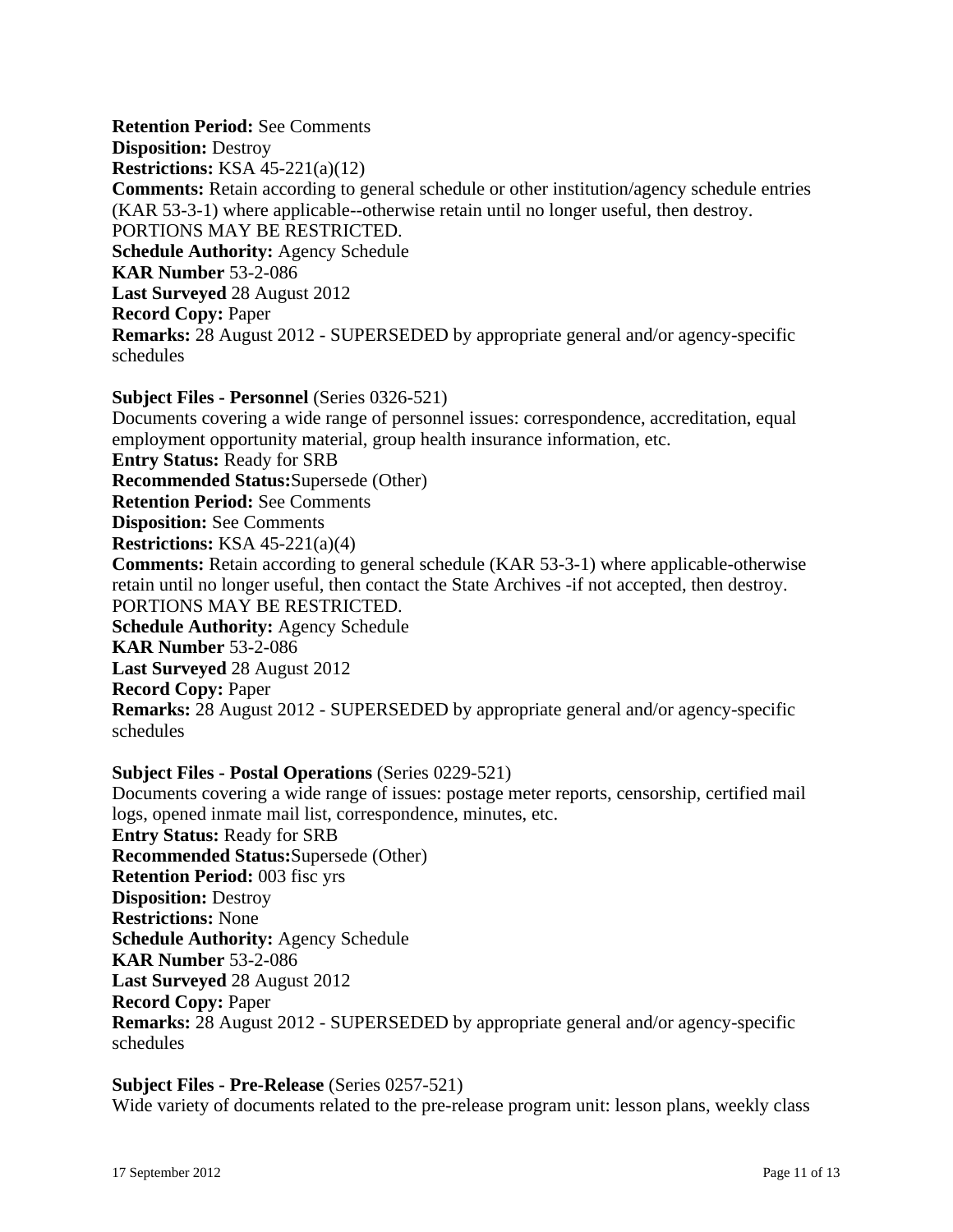lists, grade sheets, class rosters, correspondence, complete work assignments, etc. **Entry Status:** Ready for SRB **Recommended Status:**Supersede (Other) **Retention Period:** See Comments **Disposition:** See Comments **Restrictions:** KSA 45-221(a)(29) **Comments:** Retain until no longer useful, then contact the State Archives for appraisal - if not accepted, then destroy. PORTIONS MAY BE RESTRICTED. **Schedule Authority:** Agency Schedule **KAR Number** 53-2-086 **Last Surveyed** 28 August 2012 **Record Copy:** Paper, Electronic **Electronic Recordkeeping Plan Not Required Remarks:** 08/28/2012: SUPERSEDE into 0204-521, Programs records.

**Subject Files - Public Information** (Series 0506-521) Wide variety of documents related to a breadth of Department of Corrections issues. **Entry Status:** Ready for SRB **Recommended Status:**Supersede (Other) **Retention Period:** See Comments **Disposition:** Archives **Restrictions:** None **Comments:** Retain until no longer useful, then transfer to the State Archives for purging of duplicate material. **Schedule Authority:** Agency Schedule **KAR Number** 53-2-086 **Last Surveyed** 28 August 2012 **Record Copy:** Paper **Remarks:** 28 August 2012 - SUPERSEDED by appropriate general and/or agency-specific schedules

**Subject Files - Security** (Series 0422-521)

Documents and related material used for daily facility security operation: correspondence, evaluations, key requisition logs, inspections, fire and tornado drills, weekly reports, etc. **Entry Status:** Ready for SRB **Recommended Status:**Supersede (Other) **Retention Period:** See Comments **Disposition:** See Comments **Restrictions:** KSA 45-221(a)(12) **Comments:** Retain according to general schedule (KAR 53-3-1) where applicable-otherwise retain until no longer useful, then contact the State Archives -if not accepted, then destroy. PORTIONS MAY BE RESTRICTED. **Schedule Authority:** Agency Schedule **KAR Number** 53-2-086 **Last Surveyed** 28 August 2012 **Record Copy:** Paper **Remarks:** 28 August 2012 - SUPERSEDED by appropriate general and/or agency-specific schedules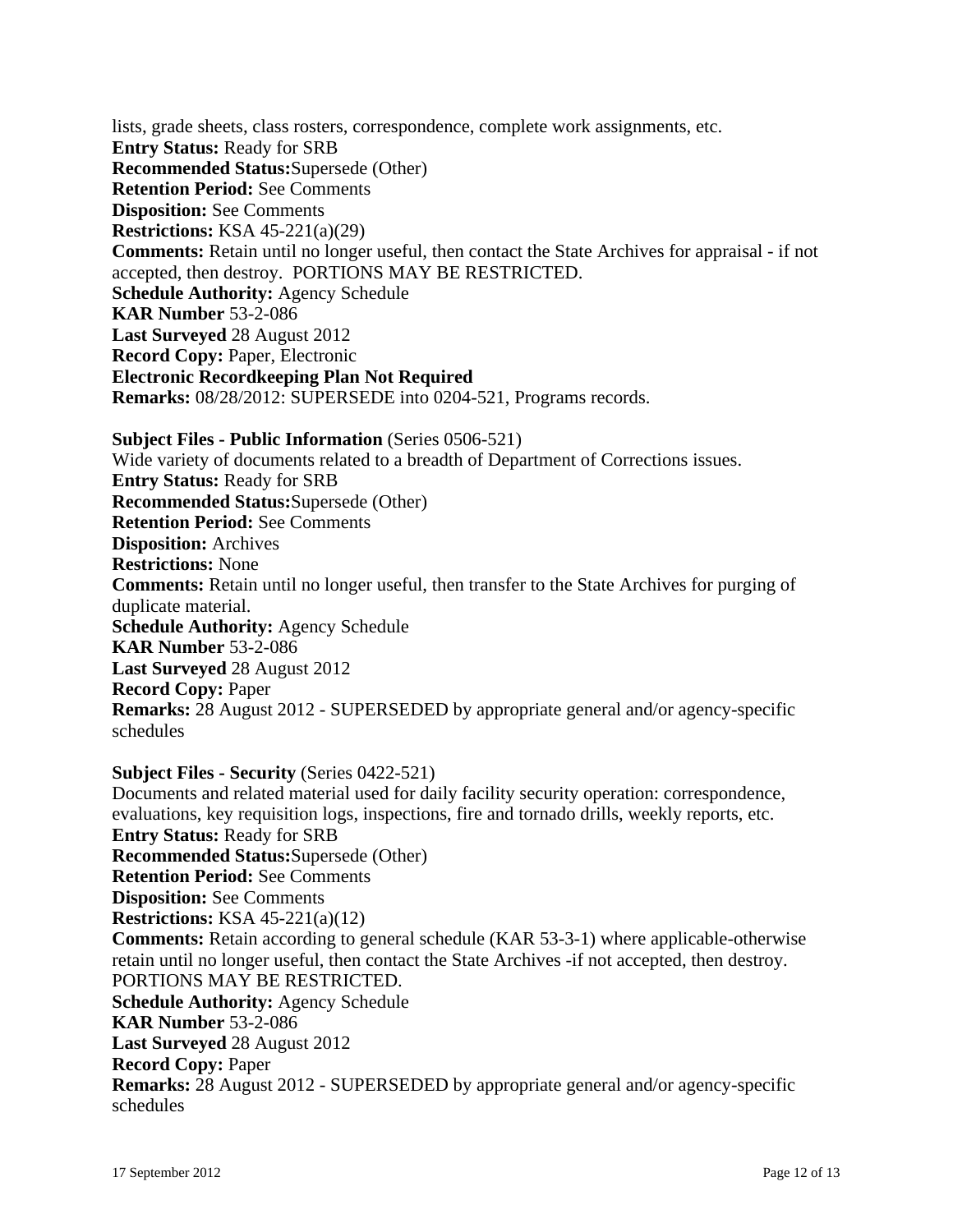## **Subject Files - Supply** (Series 0190-521)

A wide variety of documents relating to the general operation of the supply office: movement sheets, special orders, inspection reports, leave forms, etc. **Entry Status:** Ready for SRB **Recommended Status:**Supersede (Other) **Retention Period:** 003 fisc yrs **Disposition:** Destroy **Restrictions:** None **Schedule Authority:** Agency Schedule **KAR Number** 53-2-086 **Last Surveyed** 28 August 2012 **Record Copy:** Paper **Remarks:** 28 August 2012 - SUPERSEDED by appropriate general and/or agency-specific schedules

**Subject Files - Unit Team** (Series 0303-521) Documents relating to general counseling issues: correspondence, adjustment counseling meetings, correspondence, treatment programs, escape notification, etc. **Entry Status:** Ready for SRB **Recommended Status:**Supersede (Other) **Retention Period:** See Comments **Disposition:** Archives **Restrictions:** KSA 45-221(a)(29) **Comments:** Retain according to general schedule (KAR 53-3-1) where applicable--otherwise retain until no longer useful, then transfer to the State Archives for purging. PORTIONS MAY BE RESTRICTED. **Schedule Authority:** Agency Schedule **KAR Number** 53-2-086 **Last Surveyed** 28 August 2012 **Record Copy:** Paper **Remarks:** 28 August 2012 - SUPERSEDED by appropriate general and/or agency-specific schedules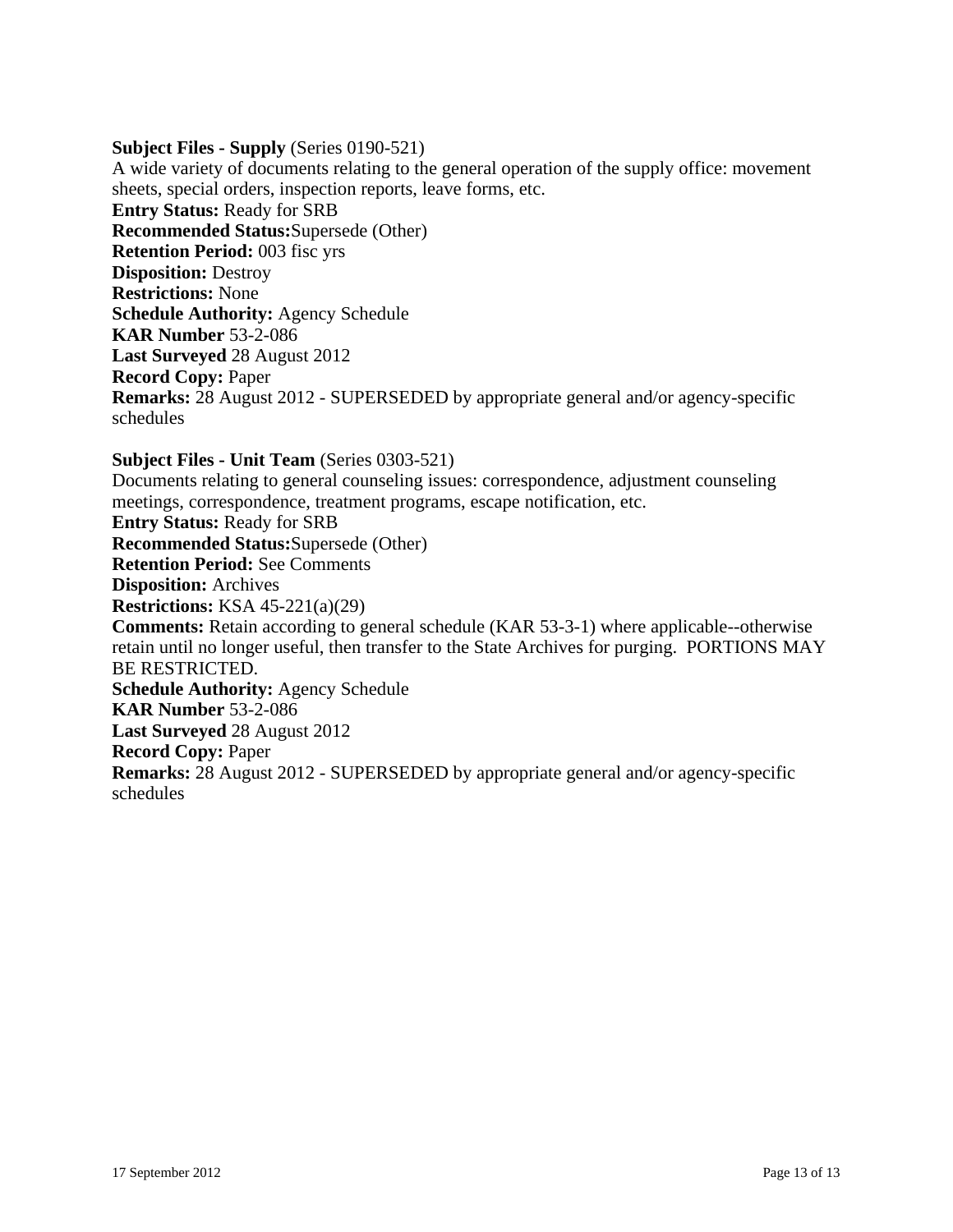## **Retention/Disposition Schedule Entries**

## **521-010 Department of Corrections All Facilities**

### **Employee Training Officer Schedule Log** (Series 0267-521)

Documents relating to the general operation of training personnel: schedules, tests, grades, course titles, date, hours, etc. **Entry Status:** Ready for SRB **Recommended Status:**Supersede by GenSchd **Retention Period:** See Comments **Disposition:** Destroy **Restrictions:** KSA 45-221(a)(9) **Comments:** Retain until no longer useful, then destroy. **Schedule Authority:** General Schedule **KAR Number** 53-2-086 **Last Surveyed** 28 August 2012 **Record Copy:** Paper **Remarks:** 28 August 2012 - SUPERSEDED by appropriate general schedules.

**Subject Files - Training** (Series 0116-521) Documents relating to security and general training of facility employees. **Entry Status:** Ready for SRB **Recommended Status:**Supersede by GenSchd **Retention Period:** See Comments **Disposition:** See Comments **Restrictions:** None **Comments:** Retain until no longer useful, then contact the State Archives for appraisal, if not accepted, then destroy. **Schedule Authority:** Agency Schedule **KAR Number** 53-2-086 **Last Surveyed** 28 August 2012 **Record Copy:** Paper **Remarks:** 28 August 2012 - SUPERSEDED by general schedule: 0040-000 -Employee Training Course Materials. SUPERSIDE BY GENERAL<br>
SEPTENT ISON SCHOON SCHOON CRETENTION SCHEDULES<br>
201-010<br>
2012 Page 100 Corrections<br>
All Facilities<br>
Employer Freshing Office Schoolarly Lag (Society 0.267.521)<br>
All Facilities<br>
Examplement the discus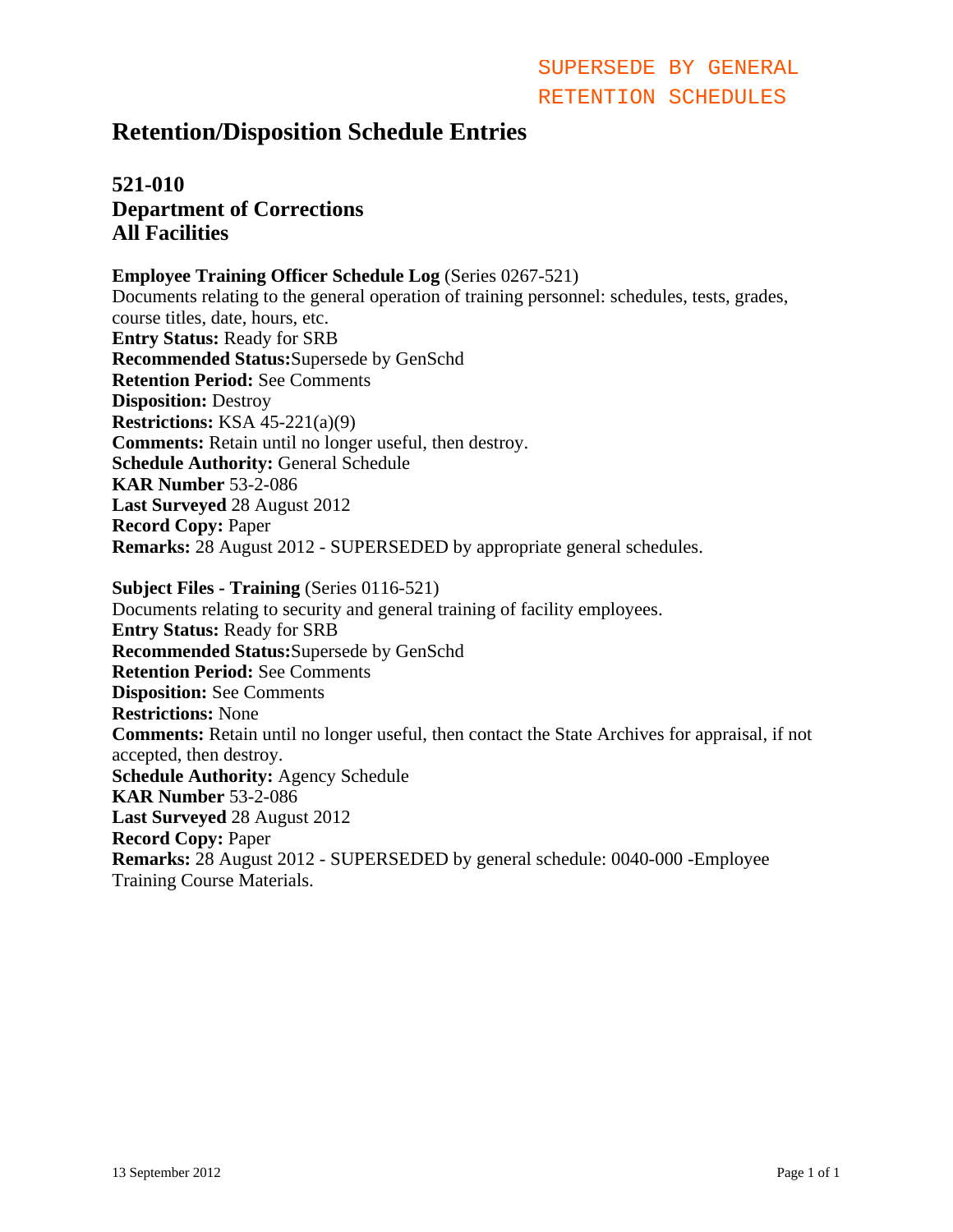Electronic Records Committee 25 September 2012, 10 a.m. Executive Conference Room, Center for Historical Research

Committee members present:

Matt Veatch, State Archivist (Kansas State Historical Society) Martin Gengenbach (KSHS) Cliff Hight (Kansas State University) Duncan Friend (Office of Information Technology Services) Pat Michaelis (KSHS) Teresa Schwartz (Kansas State Board of Regents)

#### Also present:

Marcella Wiget (KSHS) Lu Ann Harris (KSHS) Darrell Garwood (KSHS) Gordon Lansford (Kansas Criminal Justice Information Systems) Steve Montgomery (Kansas Bureau of Investigation) Nicole DeKat (KBI) Kelly McPherron (KBI) Leslie Moore (KBI) Chris Bortz (Kansas Department of Transportation)

*I. Introductions and announcements*: Mr. Veatch convened the meeting at 10:06 a.m. He noted that it has been over a year since the Electronic Records Committee (ERC) last met. Introductions followed. Mr. Veatch then went over the ERC's mandate, noting that it is an advisory committee for the Information Technology Advisory Board (ITAB) and for the State Records Board (SRB). He stated that the Electronic Recordkeeping Plan(ERP) template has been in use for many years and may need to be updated, in part because of the changing role of the Kansas Enterprise Electronic Preservation (KEEP) project in state government's electronic recordkeeping and the State Archivist's new role in IT projects costing the state more than \$250K. The ERC was at one time active in recommending standards and best practices, and the hope is that the ERC can continue to help in preservation planning for long-term and permanent electronic records, particularly in conjunction with KEEP. Mr. Veatch discussed the national context, involving a near-crisis in electronic records at the state level across the U.S. About half of the states are doing little or nothing and half are attempting to do something to ensure that there will be authentic and accessible electronic records available hundreds years from now.

#### *II. Electronic Recordkeeping Plans*

a. KCJIS – eCitation Project: Mr. Veatch explained that a few months ago, after discussions with Steve Montgomery, he wrote a letter as State Archivist for an Enterprise Project Management Office (EPMO) review, stating that KBI and KCJIS would retain active storage and access of the eCitation records for the life of the records, and that agency staff would write up an ERP because these records are of long-term retention. Gordon Lansford stated that KCJIS is an umbrella over all the state and local law criminal justice organizations with numerous projects occurring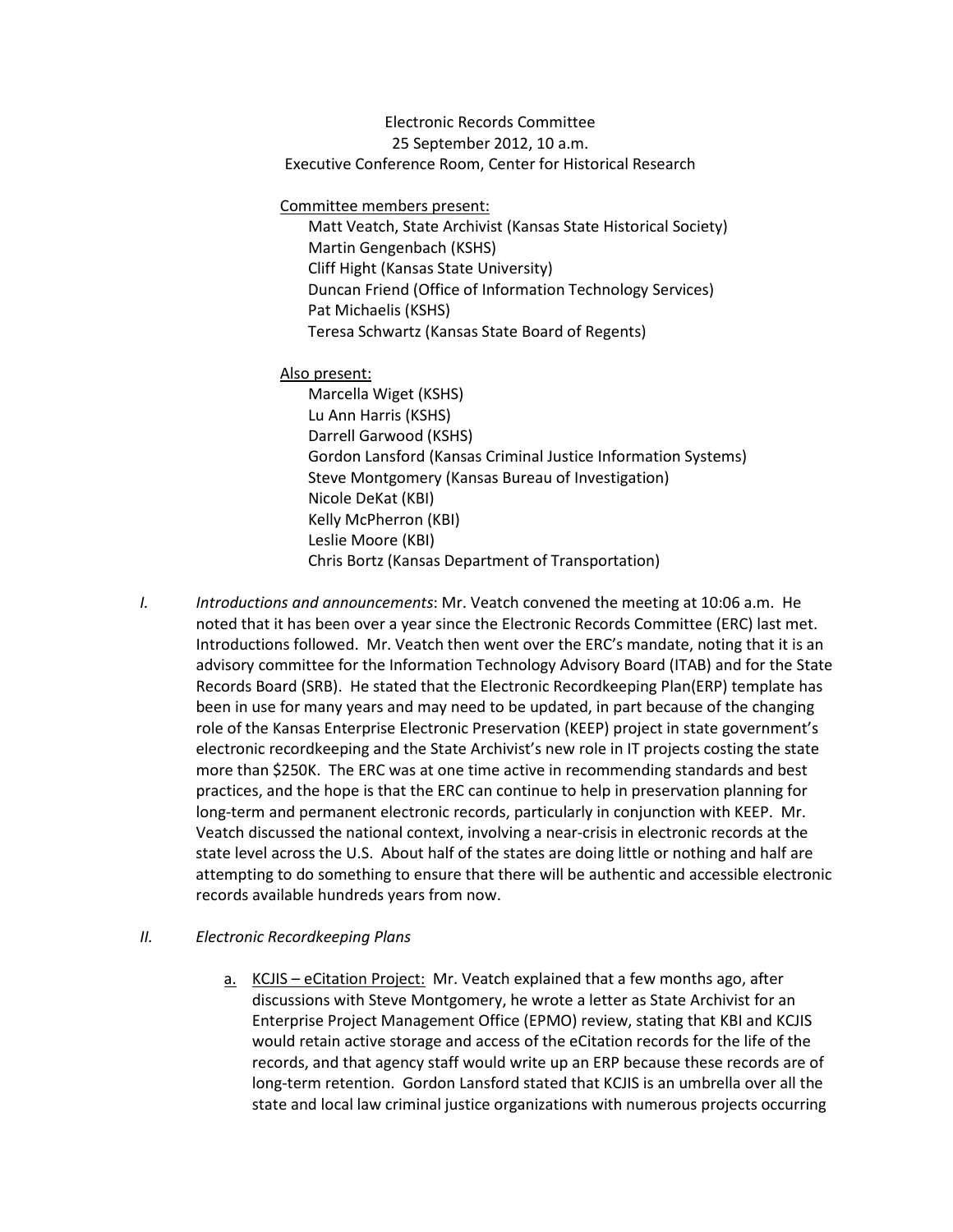at any given time. Currently the eCitation project is in the testing phase, ingesting certain local records . Transportation is involved because of the Traffic Records Coordinating Committee (TRCC); both these entities see the value in having statelevel information available for criminal justice cases and related road safety concerns. Project staff are building the repository & the ability to inquire on those records ingested into the repository; Mr. Montgomery specifically mentioned DUI citations because these are of especial interest to prosecutors (another DUI tracking system is planned for the future). Eventually KCJIS hope to work out an exchange with the courts so that paper citations will not need to be sent over to them, but that is not in the current project.

Source of record will always be at the local level; the state is not required to build this repository by statute. Any open records requests will be referred back to the local agency that created the record. Mr. Veatch pointed out that these are, nonetheless, uniquely compiled records. Mr. Montgomery stated that currently these records are expected to be retained indefinitely because there is no statutory guidance regarding how long they must be kept, and he thinks these records will be of value for law enforcement officers for a long time. Mr. Veatch pointed out that "indefinitely" is not verbiage that can be used in a retention schedule and suggested a number of ways a retention schedule or set of schedules could be created regarding these citations, noting that at the local level these records are divided between misdemeanors and felonies.

Ms. Michaelis wondered whether there was any consistency or uniformity in how citations are created; Mr. Lansford and Mr. Montgomery stated there is not, but that information found on the citations from any law enforcement agency is often consistent. NIES XML is the standard by which information will be received in the system; Mr. Montgomery admitted that as they work more closely with locals there may need to be some back-end assistance to ensure that the data is received in the desired manner. There will be a handful of required discrete data elements and the ability to send scanned documents, if the organization wishes to submit information that way. Mr. Friend questioned whether they received any requests from local agencies for copies of their own records; Mr. Montgomery indicated this did not happen often from what he's seen in other repositories they have already built; he also noted that currency of data is always a question. Chris Bortz explained that the eCitation project came out of discussions from the TRCC and the KCJIS. There will be some presentation mechanisms in eCitation that will aggregate data from various repositories, including crash reports. Ms. Schwartz pointed out that many kinds of open records requests will be sent to KBI as the owner of this repository, and that while KBI may suggest the requestor go to the local agency, they cannot force the requestor to do so and therefore may have to answer those requests. She was specifically thinking about the consolidation of these records from multiple sources. Mr. Montgomery stated that they plan in the next legislative session to get some kind of protection against those kinds of scenarios.

Mr. Veatch requested more information about how KBI maintains authenticity of records when migrating from new to old systems. Mr. Montgomery stated that staff use a comparison of database schemas, looking for like data; write migration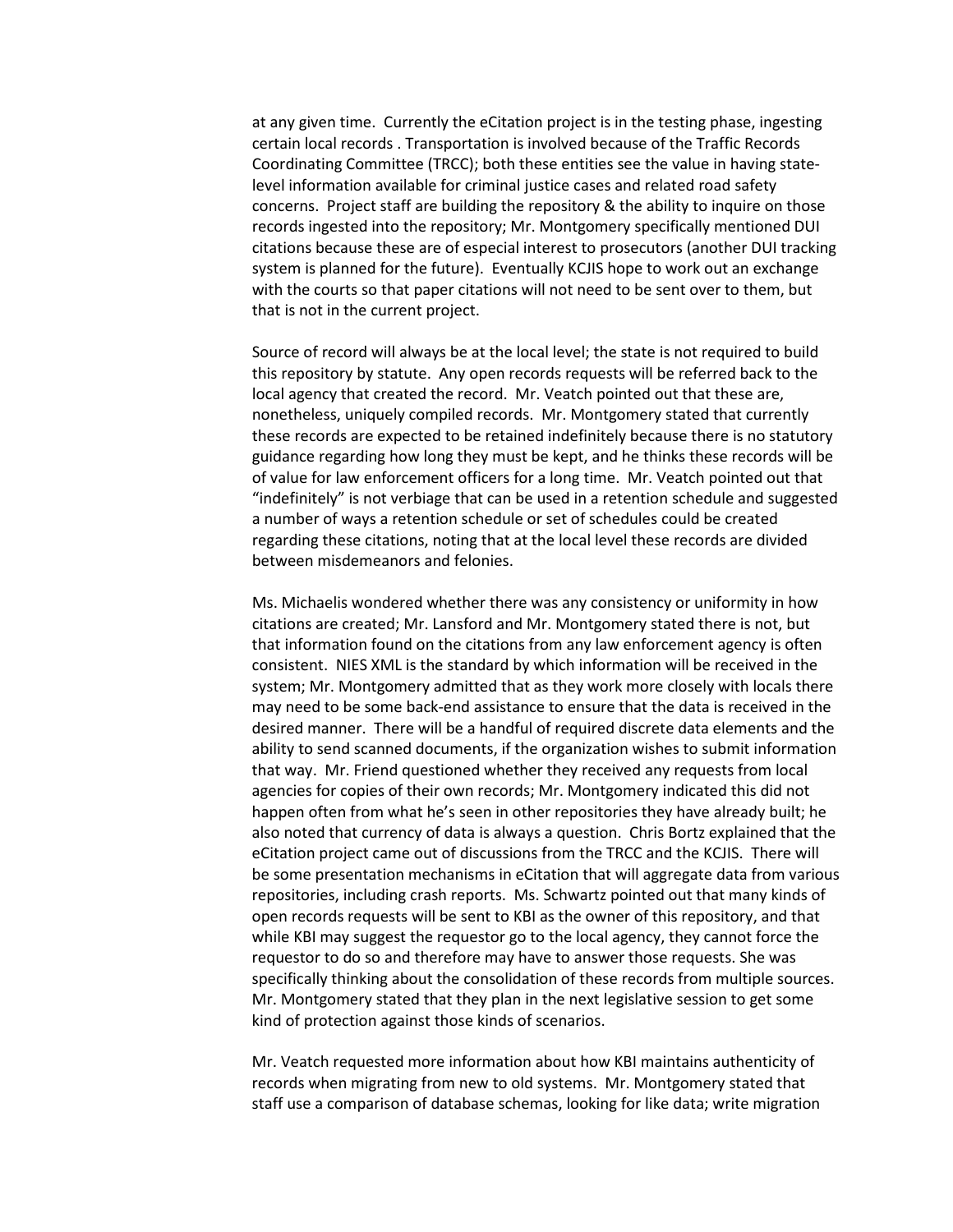routines based upon that; and use variety of methods of review, e.g. benchmark reports (statistical and aggregate information is still matching up) and manual comparison. He used the example of KSSort, noting that this is a small data set and therefore the agency has the luxury of retaining it for a long time, and because offenders have to re-register quarterly during a year, this information is looked at frequently. Any problems will thus be noted quickly. He also observed that every system will have to be assessed on a case-by-case basis, however, and this may not hold true for other repositories.

**Motion for endorsement:** Mr. Friend moved to endorse, Ms. Schwartz seconded, unanimous endorsement of eCitation ERP. Mr. Friend thanked KCJIS and KBI for their work on this plan.

b. KsORT: Staff based their development effort on a system provided by the federal government, given freely to all fifty states. KBI has done a great deal of customization based upon that system because Kansas offender registration is much greater than federal offender registration. These records fall under 0027-083, Offender Registration Files, which has a retention for the lifetime of the offender. This retention continues to be valid, according to KBI staff who work with the records. Sheriffs register the offenders and so let KBI know when offenders die. Death date is noted in the system, so KBI will be able to periodically purge.

**Motion for endorsement:** Ms. Michaelis moved, Mr. Gengenbach seconded, unanimous endorsement of ERP.

- *III. KEEP update*: Not discussed at this meeting.
- *IV. Other business*
	- a. ERC membership: The ERC was originally commissioned to receive more technical expertise in order to develop electronic records policies for the state of Kansas. Ms. Michaelis requested more information about who would be good at the state level to invite, thinking about ITAB membership. Mr. Friend discussed building stakeholder support as well as technical and archival expertise, noting IT people are needed as well as business and financial people. Discussion followed regarding past and present purposes of the ERC, including education for state agencies and hammering out what information is needed of electronic records to create retention schedules. Ms. Michaelis questioned whether this kind of planning couldn't be done early on in initial planning under EPMO reviews. Mr. Veatch stated that there is the Electronic Records Retention Statement during those reviews, and that the ERC could re-draft those questions, as they no longer fully answer what the State Archives needs to know. He thought electronic records staff at the State Archives could use the ERP instead, or in conjunction with, the ERRS for new projects; staff still need to keep available an ERP template for existing systems that are not part of EPMO reviews. Staff can also use the ERP to discover more about the records themselves and ensure they are scheduled. Mr. Friend noted that this issue is like the issue of accessibility, requiring advocacy to make agencies aware that these kinds of questions of long-term preservation and authenticity must be planned for from the beginning.